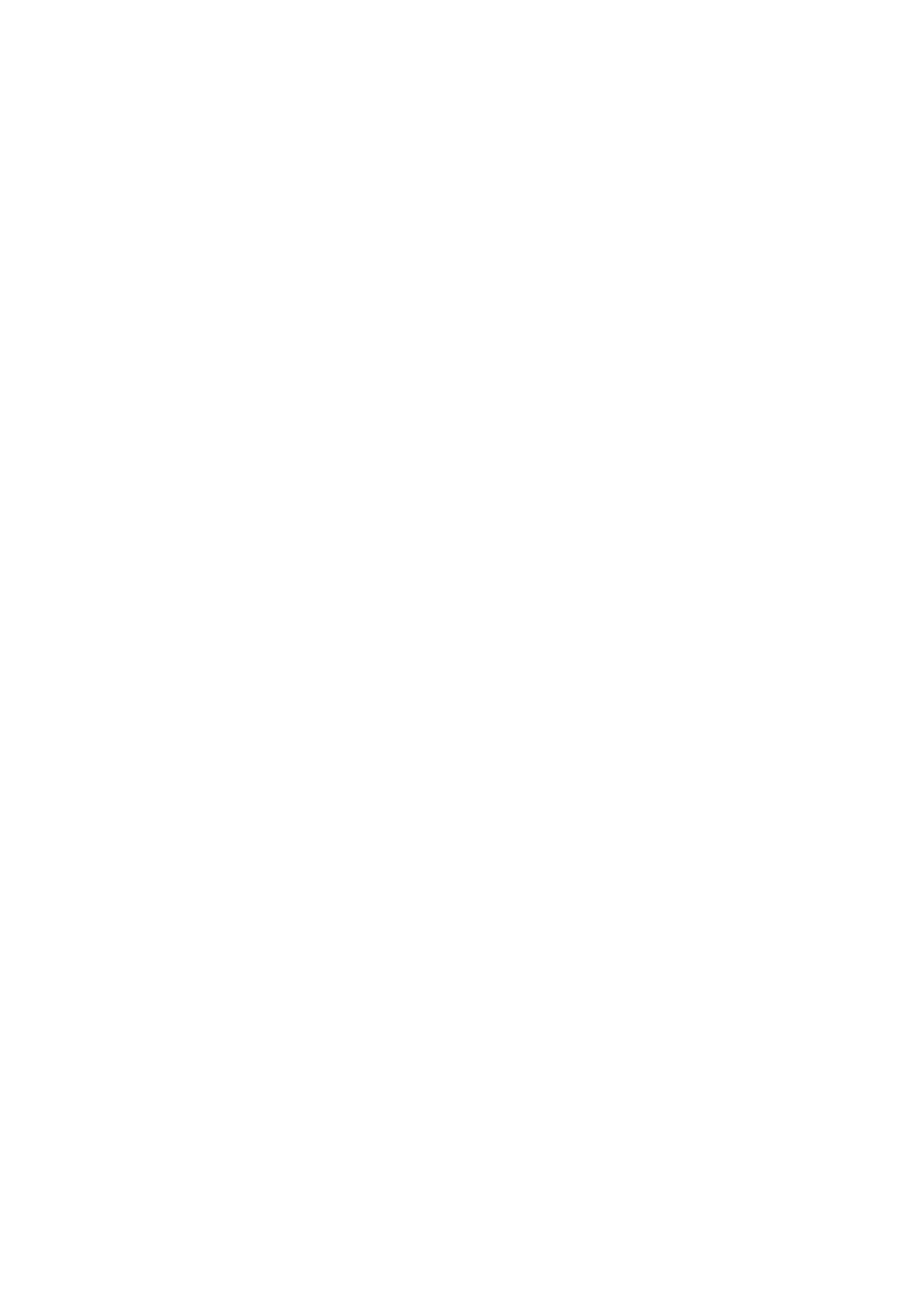## **CONTENTS**

## **PART 1**

ESTABLISHMENT OF THE HEALTH SERVICE SAFETY INVESTIGATIONS BODY

[1 The Health Service Safety Investigations Body](#page-6-0)

## **PART 2**

## THE INVESTIGATION FUNCTION OF THE HSSIB

## **CHAPTER 1**

## THE FUNCTION

- [2 Investigation function](#page-6-1)
- [3 Publication of criteria, principles and processes](#page-7-0)
- [4 Representations and requests to investigate](#page-8-0)

## **CHAPTER 2**

## CARRYING OUT INVESTIGATIONS

- [5 Entry to premises, inspection and seizure](#page-8-1)
- 6 [Section](#page-9-0) [5:](#page-8-1) Crown interests
- [7 Notices requiring the provision of information etc](#page-9-1)
- 8 [Notices under section](#page-10-0) [7](#page-9-1): safeguards
- 9 [Notices under section](#page-11-0) [7](#page-9-1): supplementary
- [10 Offences relating to investigations](#page-11-1)
- [11 Power to disclose information etc to the HSSIB](#page-12-0)
- [12 Co-operation regarding logistical issues](#page-12-1)

## **CHAPTER 3**

## PROHIBITION ON DISCLOSURE

- [13 Prohibition on disclosure by the HSSIB](#page-13-0)
- [14 Exceptions from prohibition: disclosure for purposes of investigation etc](#page-13-1)
- 15 [Exceptions from prohibition: risk to safety](#page-14-0)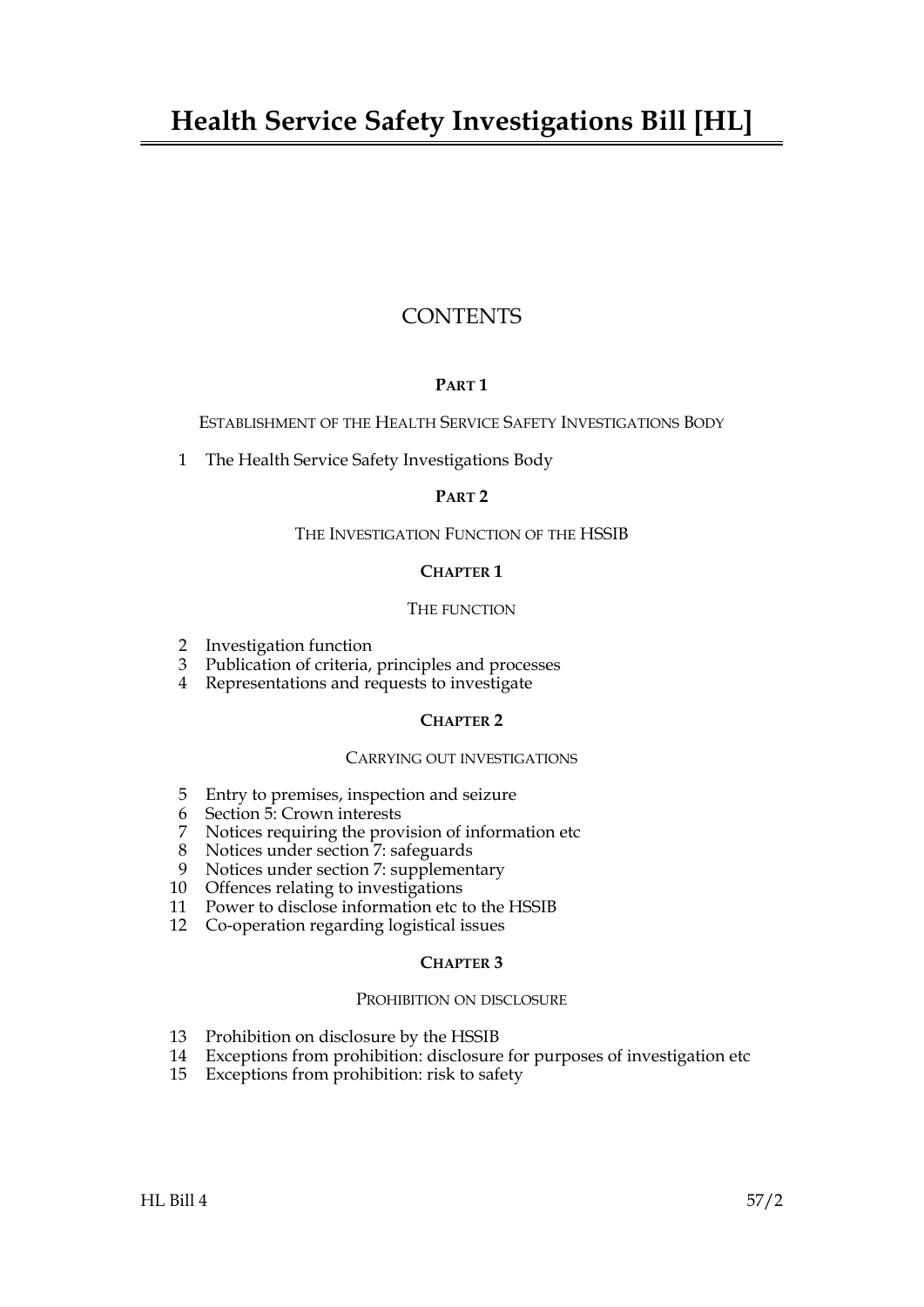- 16 [Further provisions about disclosure under section](#page-14-1) [14](#page-13-1) or [15](#page-14-0)
- [17 Exceptions from prohibition: High Court order](#page-14-2)
- [18 Prevention of disclosure as a result of the exercise of other powers](#page-15-0)
- [19 Disclosure to coroners](#page-15-1)
- [20 Offences of unlawful disclosure](#page-16-0)
- [21 Disclosure of protected material: supplementary](#page-17-0)

## **CHAPTER 4**

#### REPORTS

- [22 Reports following investigation etc](#page-17-1)
- [23 Opportunity to comment on draft report](#page-18-0)
- [24 Reports during investigation etc](#page-18-1)
- 25 [Admissibility of reports under section](#page-19-0) [22](#page-17-1) or [24](#page-18-1)
- [26 Response setting out action to be taken](#page-19-1)

## **CHAPTER 5**

#### INTERPRETATION OF PART 2

[27 Interpretation of Part 2](#page-19-2)

## **PART 3**

## ADDITIONAL FUNCTIONS ETC

## *Additional functions of the HSSIB*

- [28 Function of giving assistance](#page-20-0)
- [29 Investigations by agreement: Wales and Northern Ireland](#page-21-0)

## *Functions: supplementary*

- [30 Functions: supplementary](#page-22-0)
- [31 Failure to exercise functions](#page-22-1)
- [32 Territorial limit of exercise of functions](#page-22-2)
- [33 Review](#page-23-0)

## **PART 4**

## MEDICAL EXAMINERS

[34 Medical examiners](#page-23-1)

## **PART 5**

## SUPPLEMENTARY AND FINAL PROVISIONS

## **CHAPTER 1**

## SUPPLEMENTARY PROVISIONS

35 [Interpretation](#page-24-0)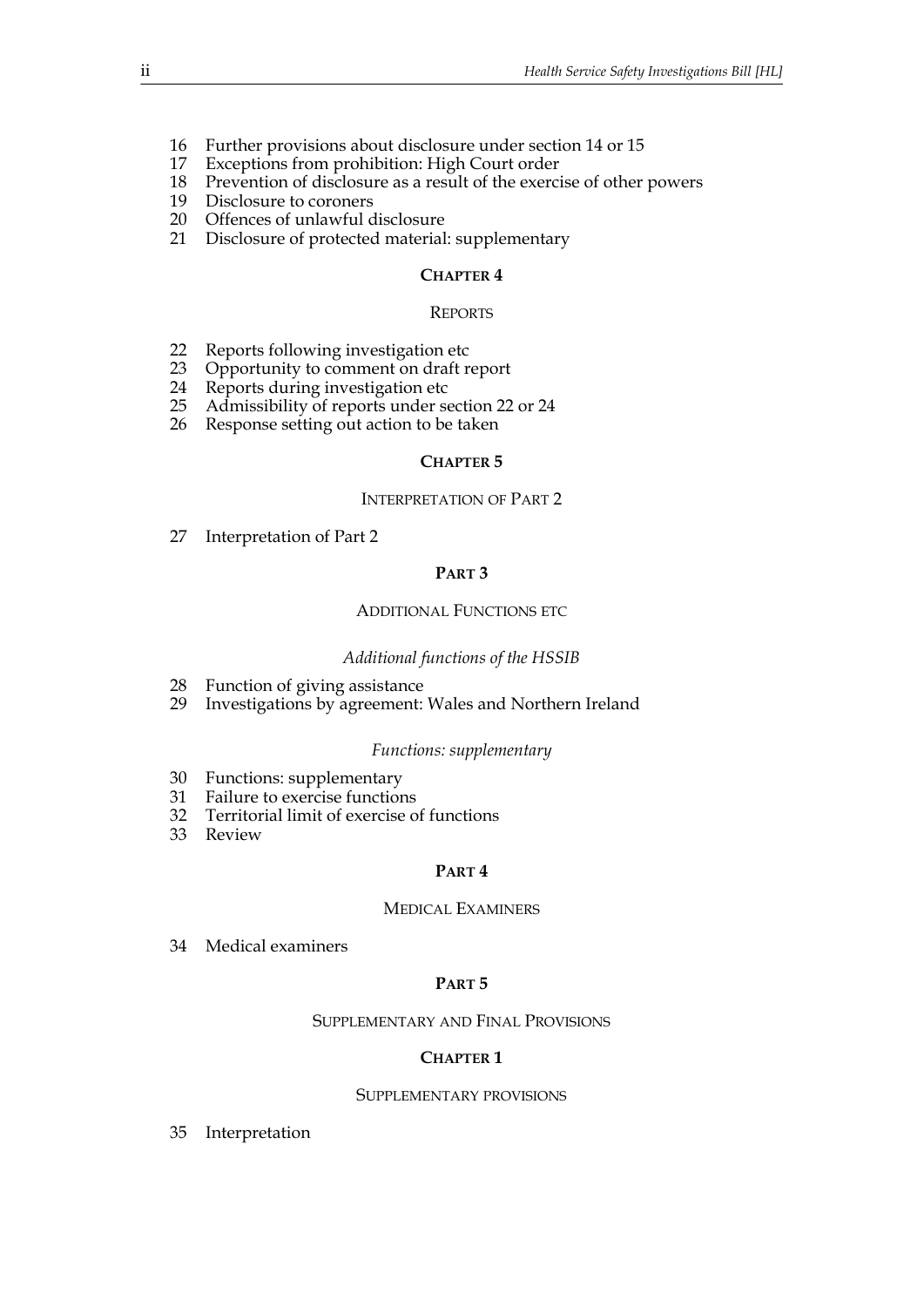- [36 Consequential amendments](#page-25-0)<br>37 Offences by bodies corporate
- Offences by bodies corporate
- [38 Offences by partnerships](#page-25-2)
- [39 Abolition of NHS trusts in England: consequential amendments](#page-26-0)

## **CHAPTER 2**

#### FINAL PROVISIONS

[40 Extent](#page-26-1)<br>41 Comm

- **Commencement**
- [42 Short title](#page-26-3)
	- [Schedule 1 The Health Service Safety Investigations Body](#page-27-0)
		- Part 1 Constitution
		- Part 2 Transfer Schemes

Schedule 2 [— Consequential amendments](#page-34-0)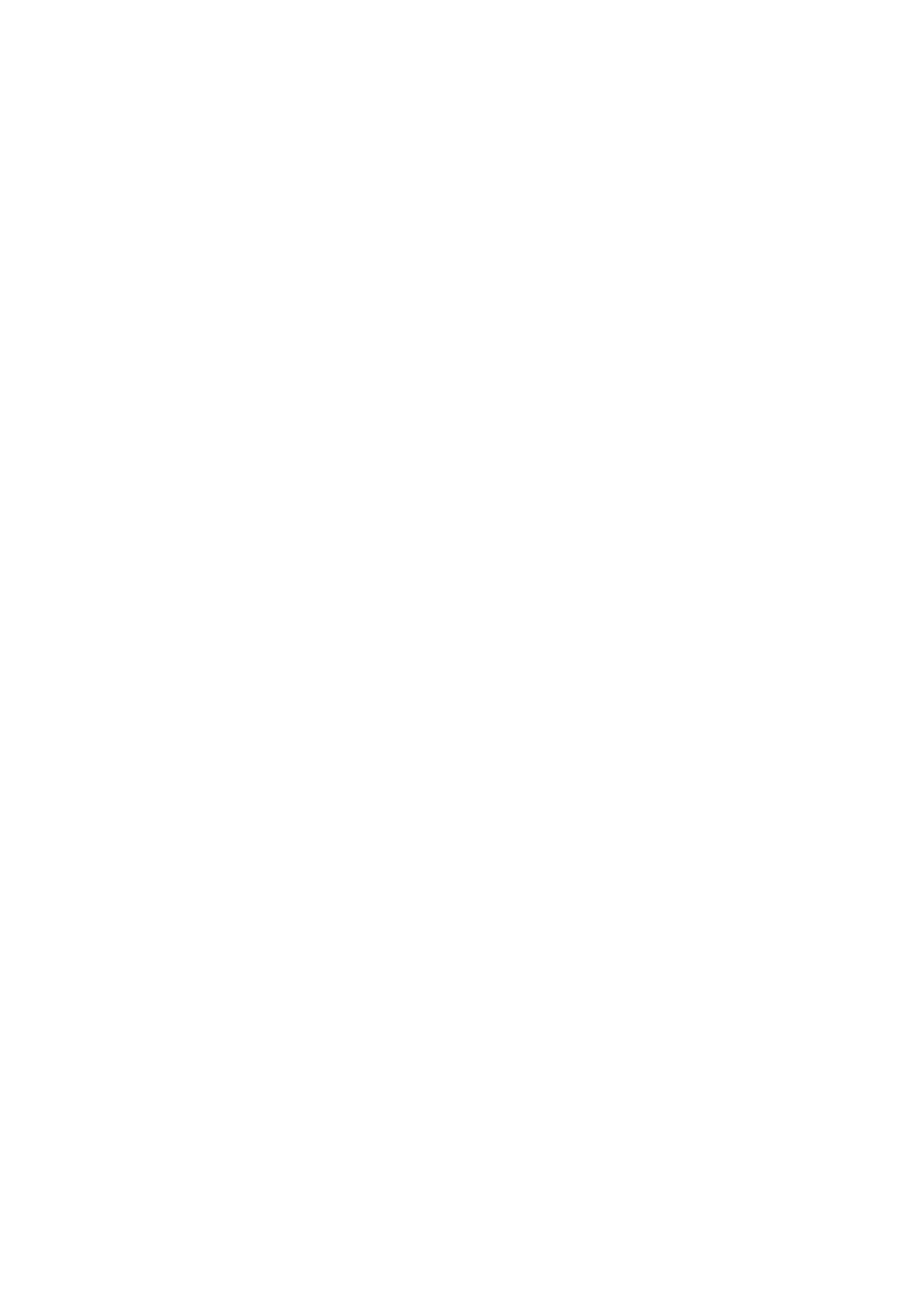# A **BILL**

TO

Establish the Health Service Safety Investigations Body and to confer the function of carrying out investigations and other functions on that body; to make provision in connection with investigations carried out by that body; to make provision about medical examiners; and for connected purposes.

E IT ENACTED by the Queen's most Excellent Majesty, by and with the advice and consent of the Lords Spiritual and Temporal, and Commons, in this present Parliament assembled, and by the authority of the same, as follows: - $\mathbf{B}_{\text{rel}}$ 

## **PART 1**

<span id="page-6-0"></span>ESTABLISHMENT OF THE HEALTH SERVICE SAFETY INVESTIGATIONS BODY

## <span id="page-6-4"></span>**1 The Health Service Safety Investigations Body**

- (1) A body corporate called the Health Service Safety Investigations Body is established.
- <span id="page-6-5"></span>(2) In this Act that body is referred to as "the HSSIB".
- (3) Schedule [1](#page-27-0) contains further provision about the HSSIB.

## **PART 2**

## THE INVESTIGATION FUNCTION OF THE HSSIB

## **CHAPTER 1**

## THE FUNCTION

## <span id="page-6-3"></span><span id="page-6-1"></span>**2 Investigation function**

- <span id="page-6-2"></span>(1) The HSSIB has the function of investigating qualifying incidents that occur—
	- (a) during the provision of NHS services, or
	- (b) at premises at which NHS services are provided.

*5*

*10*

*15*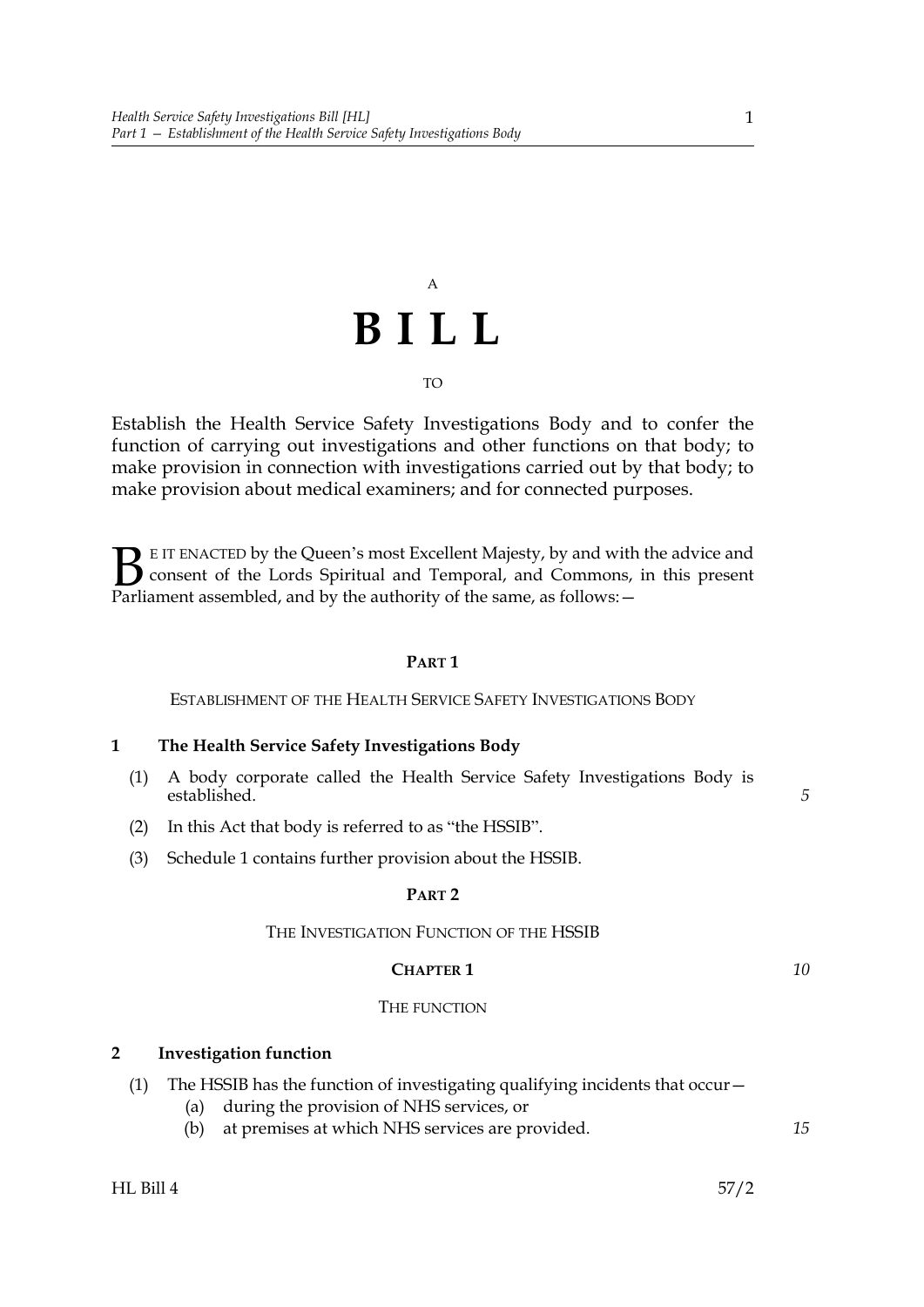<span id="page-7-12"></span><span id="page-7-3"></span>

|   | (2) | The purpose of any such investigation is to identify risks to the safety of<br>patients and to address those risks by facilitating the improvement of systems<br>and practices in the provision of NHS services.           |                                                                                                                                                                                                                                                                                                                                                                                          |    |
|---|-----|----------------------------------------------------------------------------------------------------------------------------------------------------------------------------------------------------------------------------|------------------------------------------------------------------------------------------------------------------------------------------------------------------------------------------------------------------------------------------------------------------------------------------------------------------------------------------------------------------------------------------|----|
|   | (3) | The function conferred by subsection (1) includes determining which<br>qualifying incidents to investigate and in making that determination the HSSIB<br>must apply the criteria published by it under section $3(1)(a)$ . |                                                                                                                                                                                                                                                                                                                                                                                          |    |
|   | (4) | (a)<br>(b)<br>(c)                                                                                                                                                                                                          | In exercising the function conferred by subsection (1), the HSSIB may not<br>assess or determine -<br>blame,<br>civil or criminal liability, or<br>whether action needs to be taken in respect of an individual by a<br>regulatory body.                                                                                                                                                 | 10 |
|   | (5) | (a)<br>(b)                                                                                                                                                                                                                 | Nothing in subsection $(4)$ affects –<br>the disclosure by the HSSIB of information, documents, equipment or<br>other items under section 15, or<br>the publication by the HSSIB of a report under section 22 or 24 or the<br>sending of a draft of such a report to any person under section 23.                                                                                        | 15 |
|   | (6) | (a)<br>(b)<br>(c)<br>(d)                                                                                                                                                                                                   | In this Part "regulatory body" means -<br>the General Medical Council,<br>the General Dental Council,<br>the General Optical Council,<br>the General Osteopathic Council,                                                                                                                                                                                                                | 20 |
|   |     | (e)<br>(f)<br>(g)<br>(h)<br>(i)                                                                                                                                                                                            | the General Chiropractic Council,<br>the General Pharmaceutical Council,<br>the Nursing and Midwifery Council,<br>the Health and Care Professions Council, or<br>any other regulatory body (within the meaning of Schedule 3 to the<br>Health Act 1999) established at any time by an Order in Council under<br>section 60 of that Act.                                                  | 25 |
|   | (7) | In this Part-<br>(a)                                                                                                                                                                                                       | "NHS services" means services provided in England for the purposes<br>of the health service continued under section $1(1)$ of the 2006 Act,                                                                                                                                                                                                                                              | 30 |
|   |     | (b)<br>(c)<br>(d)                                                                                                                                                                                                          | "patients" means individuals for whom NHS services are provided,<br>references to qualifying incidents are to incidents that have (or may<br>have) implications for the safety of patients, and<br>references to investigations (except in section 12) are to investigations<br>into qualifying incidents carried out under this Part and any related<br>term is to be read accordingly. | 35 |
| 3 |     |                                                                                                                                                                                                                            | Publication of criteria, principles and processes                                                                                                                                                                                                                                                                                                                                        |    |
|   | (1) | (a)                                                                                                                                                                                                                        | The HSSIB must determine and publish –<br>the criteria to be used by it for determining which qualifying incidents<br>it investigates,                                                                                                                                                                                                                                                   | 40 |
|   |     | (b)<br>(c)                                                                                                                                                                                                                 | the principles which are to govern investigations,<br>the processes to be followed in carrying out investigations, and                                                                                                                                                                                                                                                                   |    |
|   |     | (d)                                                                                                                                                                                                                        | the processes for ensuring that, so far as reasonable and practicable,                                                                                                                                                                                                                                                                                                                   | 45 |

<span id="page-7-11"></span><span id="page-7-10"></span><span id="page-7-9"></span><span id="page-7-8"></span><span id="page-7-7"></span><span id="page-7-6"></span><span id="page-7-5"></span><span id="page-7-4"></span><span id="page-7-2"></span><span id="page-7-1"></span><span id="page-7-0"></span>patients and their families are involved in investigations.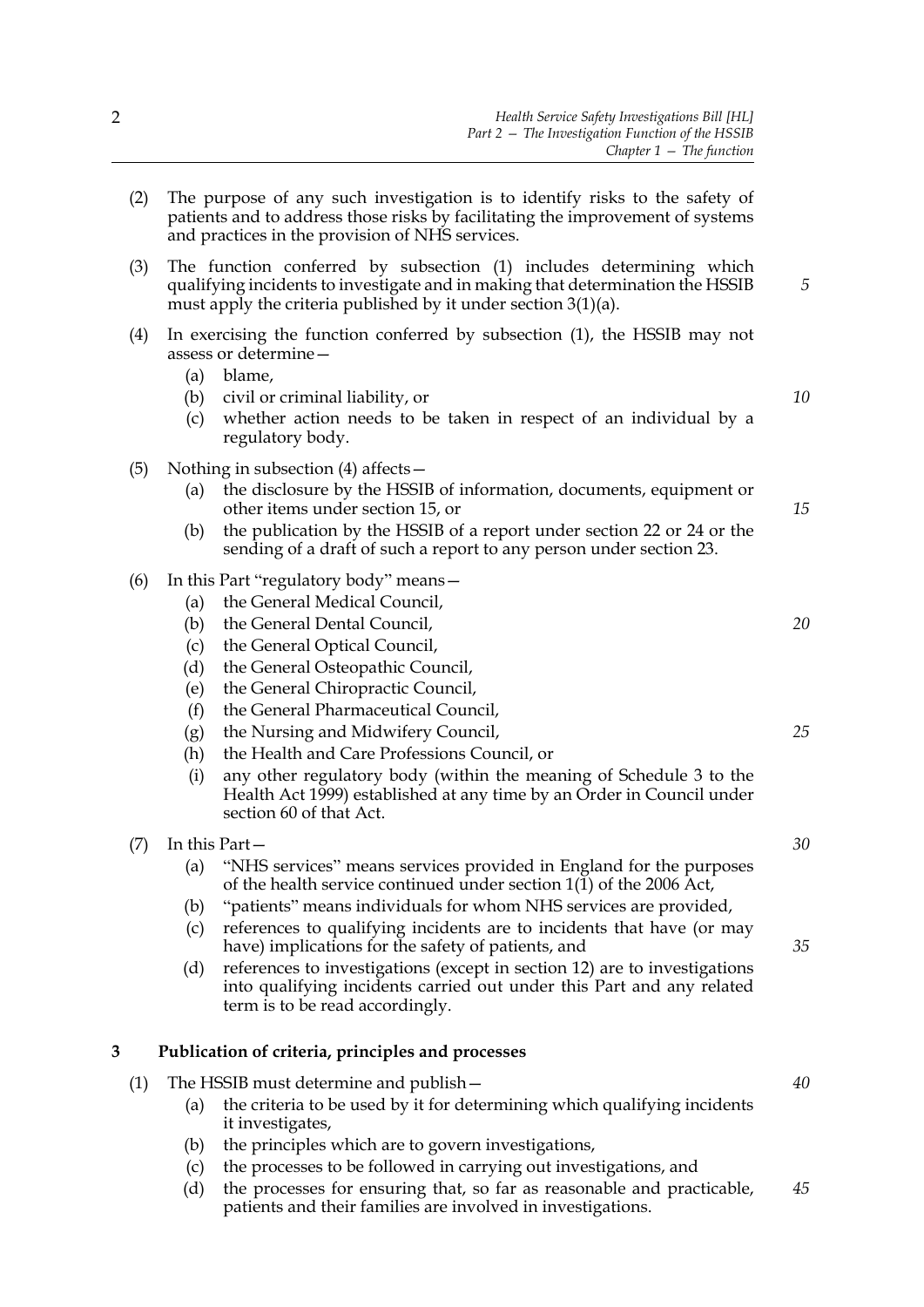- (2) The processes determined under subsection  $(1)(c)$  $(1)(c)$  must include
	- (a) the procedures and methods to be used in investigations (including in the interviewing of persons), and
	- (b) the time periods within which the HSSIB aims to complete investigations.
- (3) Different processes under subsection [\(1\)](#page-7-4)[\(c\)](#page-7-5) or [\(d\)](#page-7-6) may be determined for different descriptions of investigation.
- (4) If the HSSIB revises the criteria, principles and processes it must publish them as revised.
- (5) In determining or revising the criteria, principles and processes the HSSIB must consult— *10*
	- (a) the Secretary of State, and
	- (b) any other persons the HSSIB considers appropriate.
- (6) The HSSIB must review the criteria, principles and processes—
	- (a) within the period of three years beginning with their publication under subsection [\(1\),](#page-7-4) and *15*
	- (b) subsequently within each period of five years beginning with the completion of the previous review.
- (7) A document published under subsection  $(1)(d)$  must be capable of being easily understood by, and easily accessible to, patients and their families.
- (8) The HSSIB must publish a list of investigations (both those in the process of being carried out and those that have been completed or discontinued) and keep that list up to date.

## <span id="page-8-0"></span>**4 Representations and requests to investigate**

- (1) Before deciding whether or not to investigate a qualifying incident, the HSSIB must consider any representations that the HSSIB considers it appropriate to consider. *25*
- (2) The HSSIB must consider any request made to it by the Secretary of State to carry out an investigation into a particular qualifying incident or qualifying incidents falling within a particular description.

## *30*

*20*

## **CHAPTER 2**

## CARRYING OUT INVESTIGATIONS

## <span id="page-8-2"></span><span id="page-8-1"></span>**5 Entry to premises, inspection and seizure**

- <span id="page-8-4"></span>(1) A person authorised by the HSSIB to carry out functions in relation to investigations on its behalf (an "investigator") may enter and inspect premises, other than excluded premises, if the investigator considers it necessary to do so for the purposes of an investigation.
- (2) Premises are "excluded premises" if they are used wholly or mainly as a private dwelling.
- <span id="page-8-3"></span>(3) If the investigator considers it necessary for the purposes of the investigation, the investigator may— *40*

*5*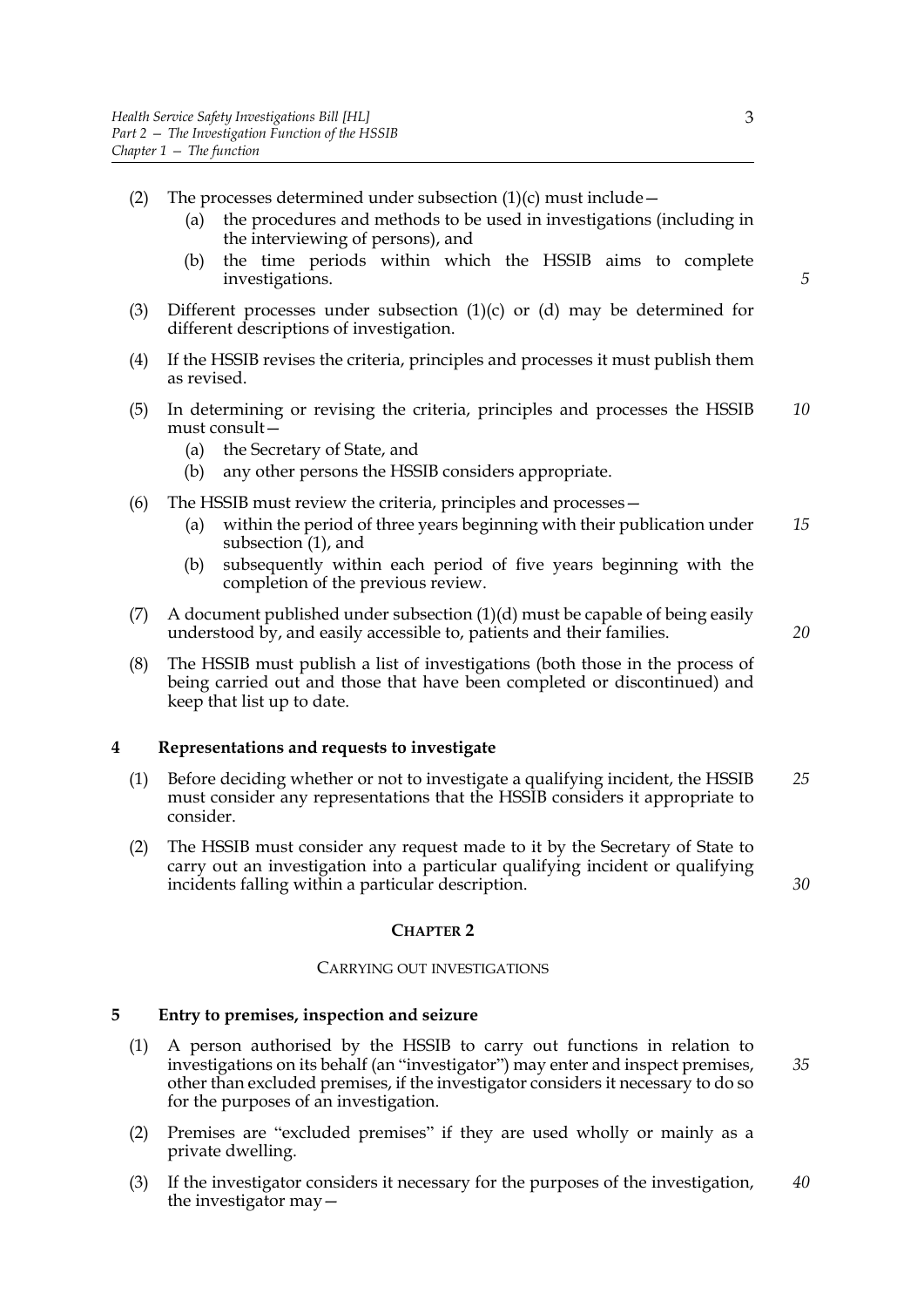- <span id="page-9-2"></span>(a) inspect and take copies of any document at, or capable of being viewed using equipment at, the premises;
- (b) inspect any equipment or other item at the premises;
- (c) seize and remove from the premises any document, equipment or other item (unless that would risk the safety of any patient).
- (4) In subsection [\(3\)](#page-8-3)[\(a\)](#page-9-2) the reference to inspecting and taking copies of any document includes requiring any document which is kept in electronic form to be produced in a form in which it is legible and can be taken away.
- (5) Where any document, equipment or other item is seized by an investigator, or any copy of a document is taken, it may be retained by the HSSIB for so long as is necessary for the purposes of the investigation.
- (6) An investigator exercising any power conferred by this section must, if asked, produce evidence of the investigator's authority from the HSSIB to act on its behalf.

## <span id="page-9-0"></span>**6 Section [5](#page-8-2): Crown interests**

- (1) The powers conferred by section [5](#page-8-2) may be exercised in relation to premises in which there is a Crown interest if the HSSIB gives reasonable notice to the occupier of the premises that the power in subsection [\(1\)](#page-8-4) of that section will be exercised.
- (2) But if the Secretary of State certifies that it appears to the Secretary of State appropriate in the interests of national security that the powers conferred by section [5](#page-8-2)—
	- (a) should not be exercisable in relation to any premises in which there is a Crown interest and which are specified in the certificate, or
	- (b) should not be exercisable in relation to any such premises which are so specified except in circumstances specified in the certificate, *25*

those powers are not exercisable in relation to those premises or (as the case may be) are not exercisable except in the circumstances specified.

- (3) In this section "Crown interest" means—
	- (a) an interest belonging to a government department or held in trust for Her Majesty for the purposes of a government department, *30*
	- (b) an interest belonging to Her Majesty in right of the Crown,
	- (c) an interest belonging to Her Majesty in right of the Duchy of Lancaster, or
	- (d) an interest belonging to the Duchy of Cornwall.

## <span id="page-9-4"></span><span id="page-9-1"></span>**7 Notices requiring the provision of information etc**

- <span id="page-9-6"></span><span id="page-9-5"></span><span id="page-9-3"></span>(1) An investigator may by notice require any person—
	- (a) to attend at a specified time and place and answer questions, or
	- (b) otherwise to provide such information as is specified, or of a description specified.
- <span id="page-9-7"></span>(2) An investigator may by notice (whether or not in addition to a notice given under subsection [\(1\)](#page-9-3)) require any person to provide such document, equipment or other item as is specified or of a description specified.

*15*

*5*

*10*

*20*

*35*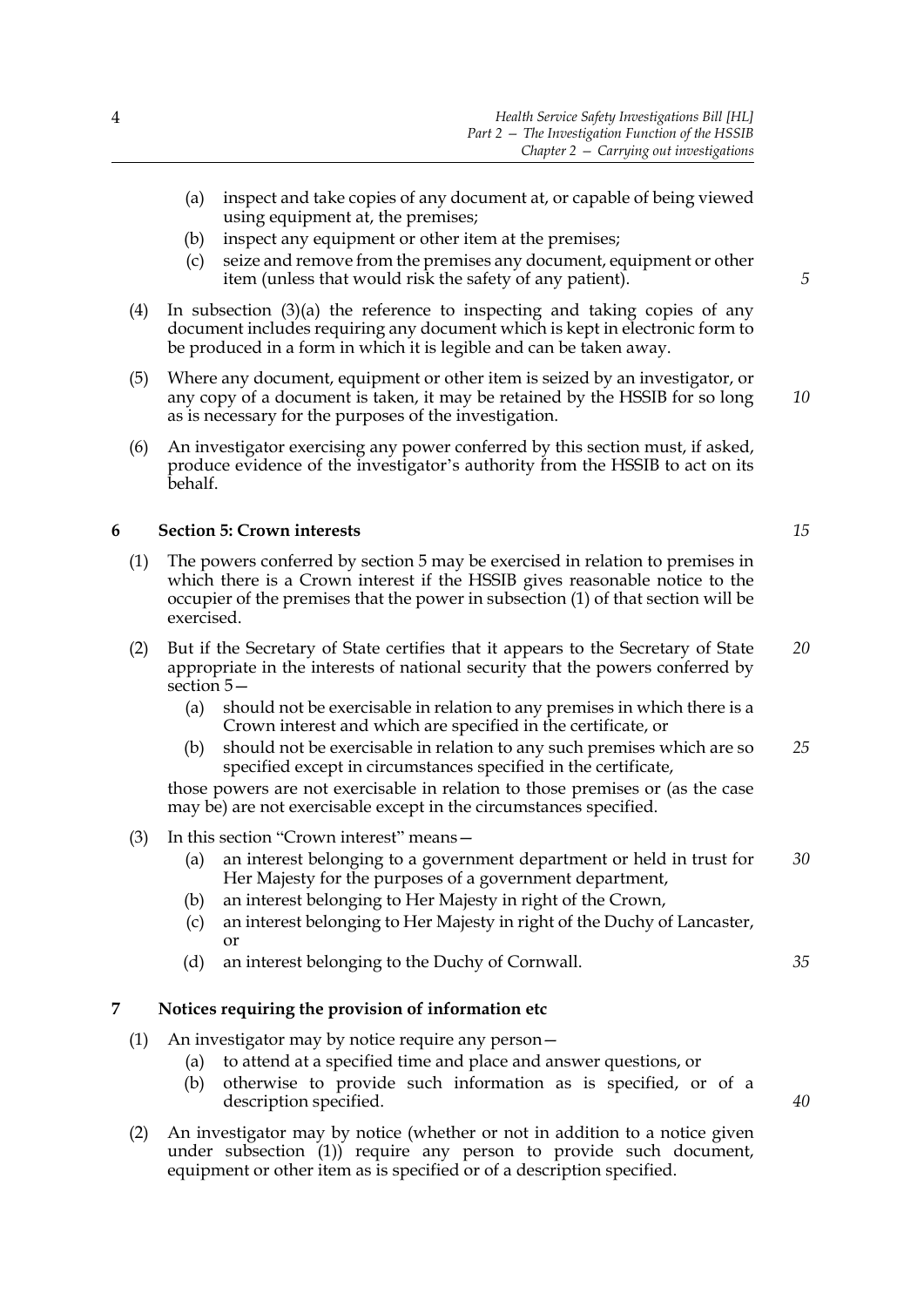- <span id="page-10-3"></span><span id="page-10-2"></span><span id="page-10-1"></span>(3) An investigator may give a person a notice only if the investigator reasonably believes that—
	- (a) in the case of a requirement under subsection  $(1)(a)$  $(1)(a)$ , the person is able to provide information which is necessary for the purposes of an investigation,
	- [\(b\)](#page-9-6) in the case of a requirement under subsection  $(1)(b)$ , it is necessary for the purposes of an investigation to obtain the information and the person is able to provide it, and
	- (c) in the case of a requirement under subsection  $(2)$  -
		- (i) it is necessary to obtain the document, equipment or other item for the purposes of the carrying out of the HSSIB's function under section [2](#page-6-3)[\(1\)](#page-6-2), and *10*
		- (ii) the person is able to provide it.
- <span id="page-10-4"></span>(4) A notice must—
	- (a) state the grounds for the investigator believing the matters in subsection  $(3)(a)$  $(3)(a)$ ,  $(b)$  or  $(c)$ , *15*
	- (b) give an explanation of the consequences of failing to comply with the notice (see section [10](#page-11-2)), and
	- (c) attach evidence of the investigator's authority from the HSSIB to exercise the powers conferred by this section.
- (5) A notice containing a requirement under subsection  $(1)(b)$  or  $(2)$  must specify the date by which the information, document, equipment or other item must be provided.
- (6) If a notice requires a person to provide anything which is kept in electronic form, the notice may require it to be provided in a form in which it is legible.
- <span id="page-10-0"></span>(7) In this section "specified" means specified in the notice.

## **8 Notices under section [7:](#page-9-4) safeguards**

- (1) A person who attends to answer questions pursuant to a notice under section  $7(1)(a)$  $7(1)(a)$  may not be required to answer questions where  $-$ 
	- (a) the answers would risk the safety of any patient,
	- (b) the answers might incriminate the person, or
	- (c) if the answers were contained in a document, the person would be entitled to refuse to provide the document in any proceedings in any court on the grounds that it is the subject of legal professional privilege.

#### (2) A person may not be required by a notice under section  $7(1)(b)$  $7(1)(b)$  or [\(2\)](#page-9-7) to provide any information, document, equipment or other item if— *35*

- (a) its provision would risk the safety of any patient,
- (b) its provision might incriminate the person, or
- (c) the person would be entitled to refuse to provide it in any proceedings in any court on the grounds that it is the subject of legal professional privilege. *40*
- (3) Except as provided by subsection [\(4\),](#page-11-3) the provision of any information, document, equipment or other item pursuant to a notice under section [7](#page-9-4) does not breach—
	- (a) any obligation of confidence owed by the person providing it, or

*20*

*25*

*30*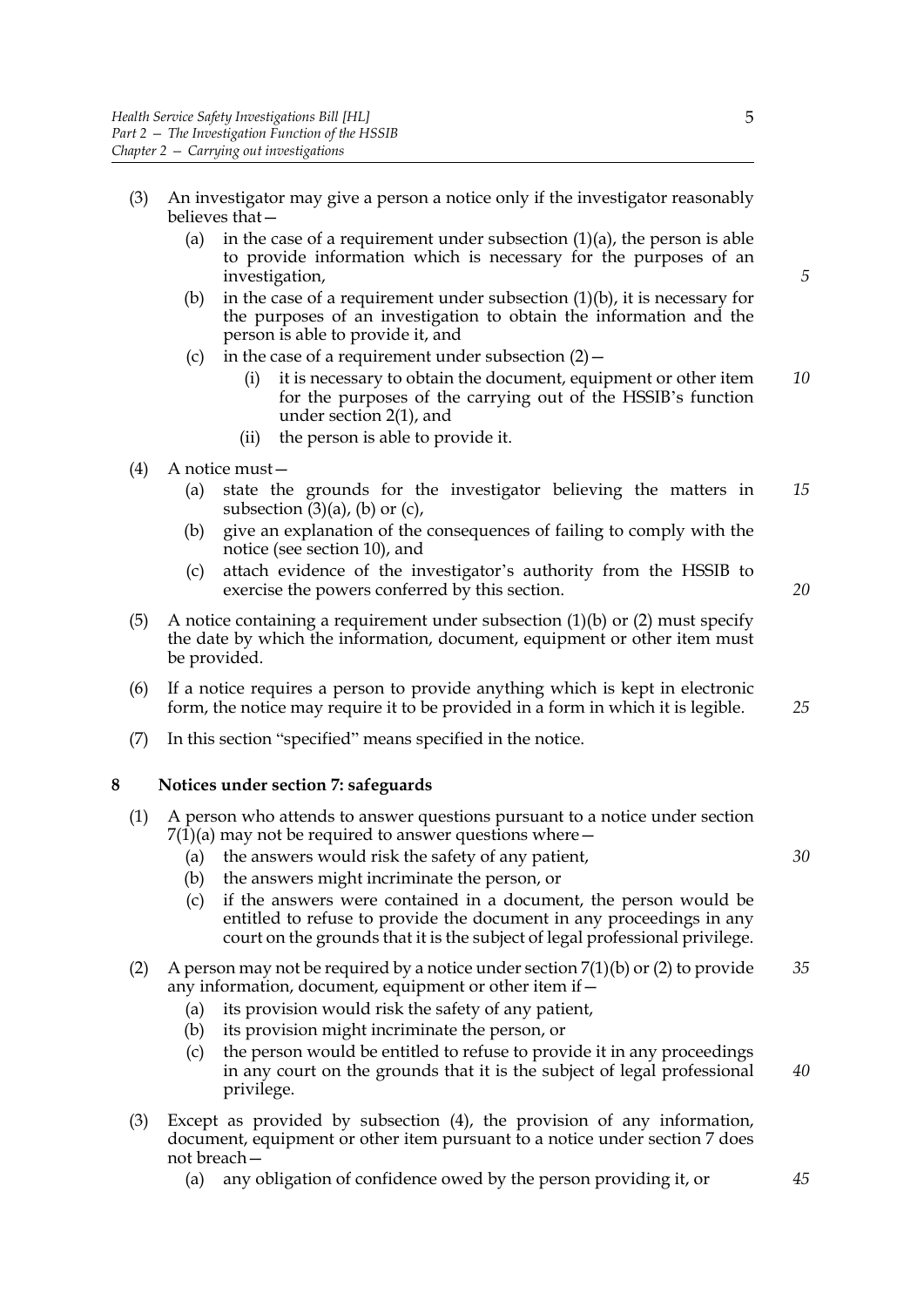- (b) any other restriction on the provision of information, documents, equipment or other items (however imposed).
- <span id="page-11-3"></span>(4) Nothing in section [7](#page-9-4) requires a person to provide information where, although the person does so in compliance with a requirement imposed by a notice under that section, doing so would contravene the data protection legislation.

## <span id="page-11-0"></span>**9 Notices under section [7:](#page-9-4) supplementary**

- (1) An investigator may withdraw a notice under section [7](#page-9-4) by giving notice of withdrawal to the person to whom the notice was given.
- (2) Where any document, equipment or other item is provided to an investigator pursuant to a notice, it may be retained by the HSSIB for so long as is necessary for the purposes of the investigation (unless its retention would risk the safety of any patient). *10*
- (3) Where a person attends to answer questions pursuant to a notice under section [7](#page-9-4)[\(1\)\(a\)](#page-9-5), the HSSIB must reimburse the person the reasonable costs incurred in attending.
- (4) Where a person attends to answer questions pursuant to a notice under section  $7(1)(a)$  $7(1)(a)$ , the HSSIB may record (by any means) the answers given.

## <span id="page-11-2"></span><span id="page-11-1"></span>**10 Offences relating to investigations**

- <span id="page-11-7"></span><span id="page-11-6"></span>(1) A person commits an offence if the person—
	- (a) intentionally obstructs an investigator in the performance of functions conferred by section [5,](#page-8-2) or *20*
	- (b) fails without reasonable excuse to comply with a notice given under section [7](#page-9-4).
- <span id="page-11-4"></span>(2) A person commits an offence if the person provides information to the HSSIB for the purposes of the HSSIB's function under section [2](#page-6-3)[\(1\)](#page-6-2) which the person knows or suspects is false or misleading in a material respect. *25*
- <span id="page-11-5"></span>(3) It is a defence for a person charged with an offence under subsection [\(2\)](#page-11-4) to show that—
	- (a) the person reasonably believed that the information would assist the HSSIB in carrying out its function under section [2](#page-6-3)[\(1\)](#page-6-2), and
	- (b) at the time of providing the information the person informed the HSSIB that the person knew or suspected that it was false or misleading.
- (4) If a person charged with an offence under subsection [\(2\)](#page-11-4) relies on the defence under subsection [\(3\)](#page-11-5), and evidence is adduced which is sufficient to raise an issue with respect to that defence, the court must assume that the defence is satisfied unless the prosecution proves beyond reasonable doubt that it is not.
- <span id="page-11-8"></span>(5) A person who commits an offence under this section is liable on summary conviction to a fine.
- (6) Subsections [\(1\)](#page-11-6)[\(a\)](#page-11-7) and [\(5\)](#page-11-8) apply to persons in the public service of the Crown as they apply to other persons.

*5*

*15*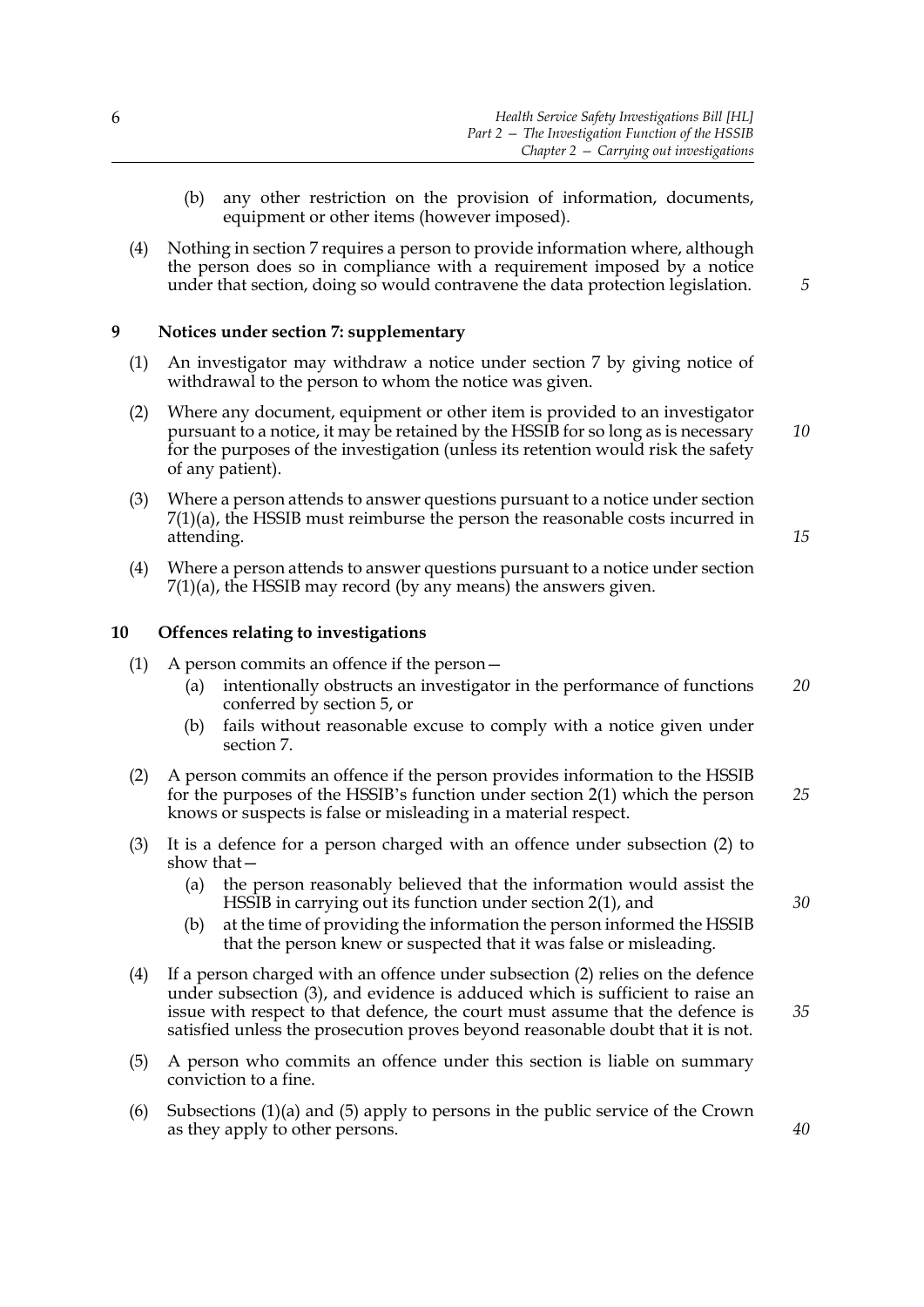## <span id="page-12-0"></span>**11 Power to disclose information etc to the HSSIB**

- <span id="page-12-4"></span>(1) A person may disclose any information, document, equipment or other item to the HSSIB if the person reasonably believes that the disclosure is necessary for the purpose of enabling the HSSIB to carry out its function under section [2](#page-6-3)[\(1\).](#page-6-2)
- (2) Except as provided by subsection [\(3\)](#page-12-3), the disclosure of any information, document, equipment or other item under subsection [\(1\)](#page-12-4) does not breach— *5*
	- (a) any obligation of confidence owed by the person making the disclosure, or
	- (b) any other restriction on disclosure (however imposed).
- <span id="page-12-3"></span>(3) Nothing in subsection [\(1\)](#page-12-4) authorises a disclosure of information which, although made in the exercise of the power conferred by that subsection, would contravene the data protection legislation. *10*
- (4) References in this section to disclosing information, documents, equipment or other items include permitting access to information, documents, equipment or other items.

## <span id="page-12-2"></span><span id="page-12-1"></span>**12 Co-operation regarding logistical issues**

- (1) This section applies where—
	- (a) the HSSIB is carrying out an investigation into a qualifying incident under this Part, and
	- (b) a listed person is also carrying out an investigation into the same or a related incident. *20*
- (2) The HSSIB and the listed person must co-operate with each other regarding practical arrangements for co-ordinating those investigations.
- <span id="page-12-6"></span><span id="page-12-5"></span>(3) The following are listed persons—
	- (a) an NHS foundation trust, an NHS trust or any other person providing NHS services; *25*
	- (b) the National Health Service Commissioning Board;
	- (c) a clinical commissioning group;
	- (d) a Special Health Authority;
	- (e) the Care Quality Commission;
	- (f) Monitor;
	- (g) the Health Research Authority;
	- (h) the Human Tissue Authority;
	- (i) the Human Fertilisation and Embryology Authority;
	- (j) Health Education England;
	- (k) the Health Service Commissioner for England;
	- (l) the Parliamentary Commissioner for Administration;
	- (m) any regulatory body;
	- (n) the Health and Safety Executive.
- (4) The HSSIB must publish guidance about when an incident is to be regarded as related to another incident for the purposes of this section. *40*
- (5) If the HSSIB revises the guidance the HSSIB must publish it as revised.

*15*

*30*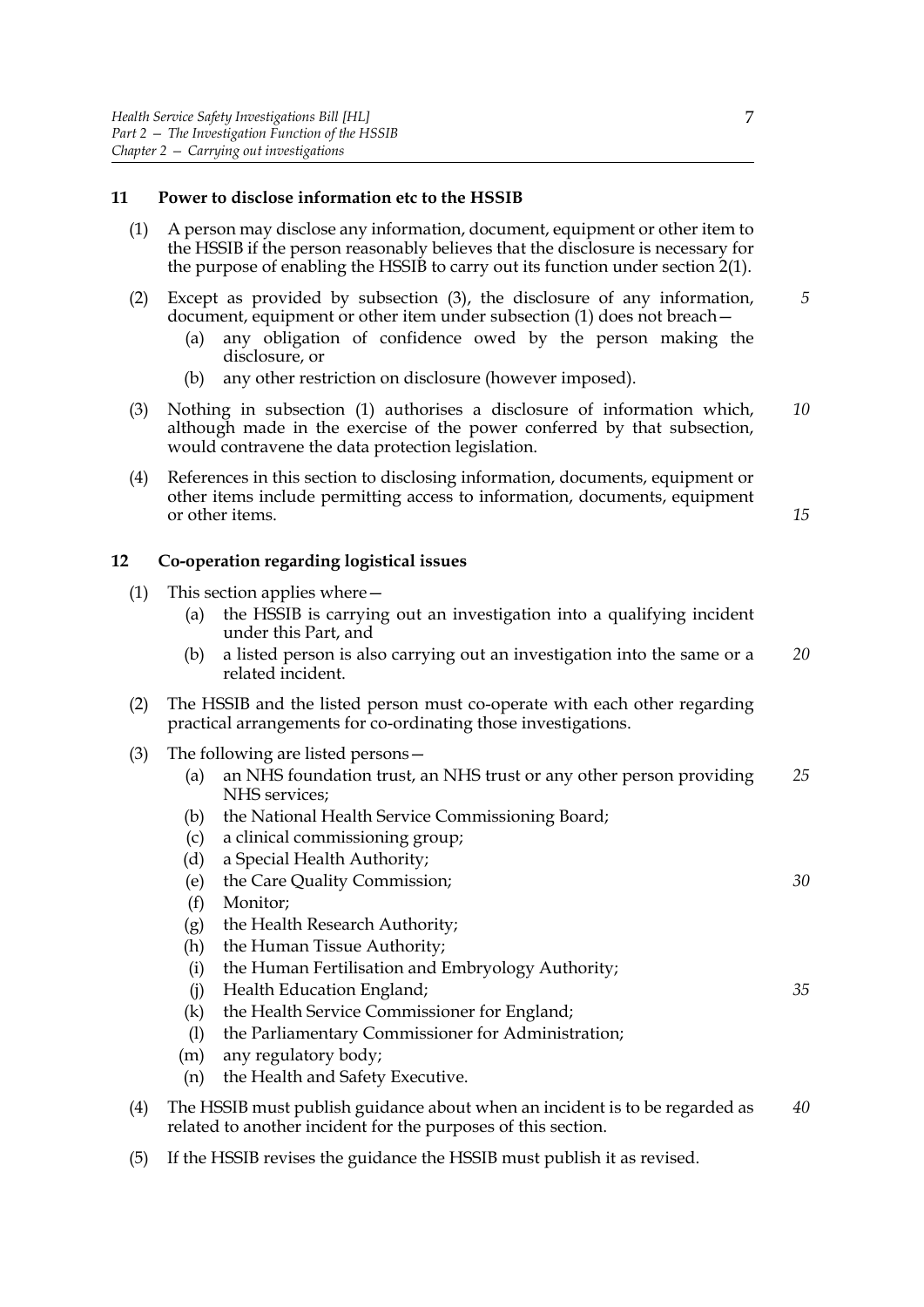#### **CHAPTER 3**

#### PROHIBITION ON DISCLOSURE

#### <span id="page-13-3"></span><span id="page-13-0"></span>**13 Prohibition on disclosure by the HSSIB**

- <span id="page-13-4"></span>(1) The HSSIB must not disclose to any person any information, document, equipment or other item which is held by the HSSIB in connection with its function under section [2\(](#page-6-3)1).
- (2) Subsection [\(1\)](#page-13-4) does not apply to any information, document, equipment or other item which has previously and lawfully been made available to the public.
- (3) Subsection [\(1\)](#page-13-4) is subject to sections [14](#page-13-2) to [17](#page-14-4), [19](#page-15-2) and [22](#page-17-2)[\(4\)](#page-17-3).
- (4) Information, documents, equipment or other items to which subsection [\(1\)](#page-13-4) applies are referred to in this Chapter as protected material.
- <span id="page-13-7"></span><span id="page-13-5"></span>(5) In subsection [\(1\)](#page-13-4) references to the HSSIB include—
	- (a) a member of the HSSIB,
	- (b) a member of a committee or sub-committee of the HSSIB,
	- (c) an investigator,
	- (d) a person (other than an investigator) who works for the HSSIB, and
	- (e) a person who has ceased to be a person within any of paragraphs [\(a\)](#page-13-5) to [\(d\).](#page-13-6)
- <span id="page-13-8"></span><span id="page-13-6"></span>(6) For the purposes of subsection [\(5\)](#page-13-7) a person works for the HSSIB if the person is an individual who works— *20*
	- (a) under a contract of employment with the HSSIB,
	- (b) under a contract of apprenticeship with the HSSIB,
	- (c) under a contract under which the individual undertakes to do or perform personally any work or services for the HSSIB, or
	- (d) as an agency worker within the meaning of the Agency Workers Regulations 2010 (S.I. 2010/93) in circumstances where the HSSIB is the hirer within the meaning of those Regulations.
- (7) References to a contract in subsection [\(6\)](#page-13-8) are to a contract whether express or implied and (if it is express) whether oral or in writing.
- (8) In this Chapter references to disclosing information, documents, equipment or other items include permitting access to information, documents, equipment or other items.

## <span id="page-13-2"></span><span id="page-13-1"></span>**14 Exceptions from prohibition: disclosure for purposes of investigation etc**

- (1) The HSSIB may disclose any protected material to a person who falls within any of paragraphs (a) to  $(d)$  of section [13](#page-13-3)[\(5\)](#page-13-7) if the HSSIB reasonably believes that the disclosure is necessary for the purposes of the carrying out of the HSSIB's function under section [2\(](#page-6-3)1). *35*
- <span id="page-13-9"></span>(2) The HSSIB may disclose any protected material to a person who does not fall within any of paragraphs (a) to (d) of section  $13(5)$  $13(5)$  if the Chief Investigator reasonably believes that the disclosure is necessary for the purposes of the carrying out of the HSSIB's function under section [2\(](#page-6-3)1). *40*

*10*

*15*

*25*

*30*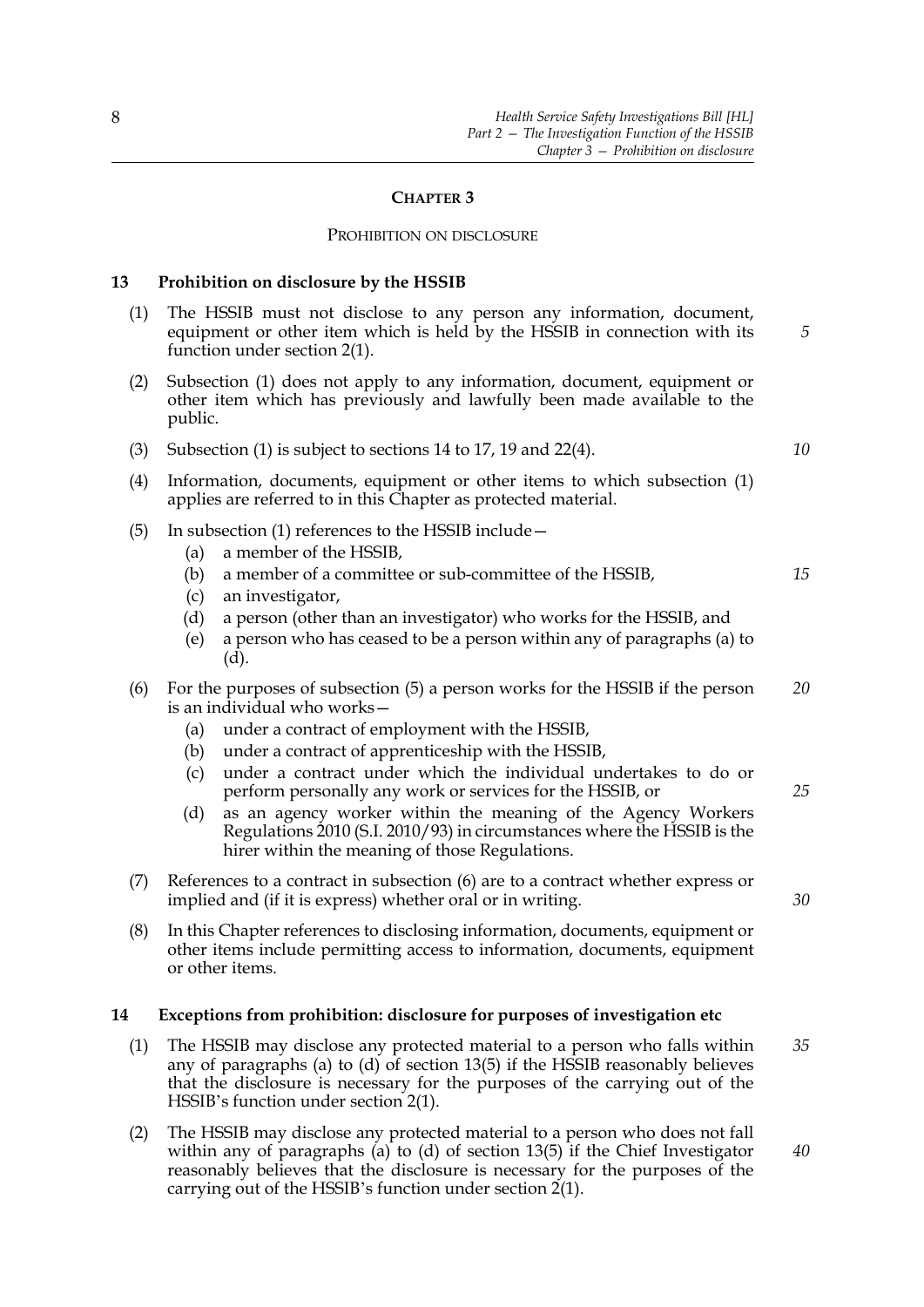- <span id="page-14-6"></span>(3) The HSSIB may disclose any protected material if the Chief Investigator reasonably believes that the disclosure is necessary for the purposes of the prosecution or investigation of an offence under section [10](#page-11-2) (offences relating to investigations) or [20](#page-16-1) (unlawful disclosure).
- (4) In this section references to the HSSIB (other than to the HSSIB's function under section [2\(](#page-6-3)1)) include a person who falls within any of paragraphs (a) to (d) of section [13](#page-13-3)[\(5\).](#page-13-7) *5*

## <span id="page-14-3"></span><span id="page-14-0"></span>**15 Exceptions from prohibition: risk to safety**

- (1) This section applies if the Chief Investigator reasonably believes that disclosure of any protected material is necessary to address a serious and continuing risk to the safety of any patient or to the public. *10*
- (2) The HSSIB may disclose the protected material to any person whom the Chief Investigator reasonably believes to be in a position to address the risk.
- (3) The HSSIB may disclose the protected material only to the extent necessary to enable the person to whom it is disclosed to take steps to address the risk. *15*

#### <span id="page-14-1"></span>**16 Further provisions about disclosure under section [14](#page-13-2) or [15](#page-14-3)**

- <span id="page-14-5"></span>(1) The Chief Investigator may arrange for the Chief Investigator's functions under section [14](#page-13-2) or [15](#page-14-3) to be exercised by an investigator.
- (2) An arrangement under subsection [\(1\)](#page-14-5) may relate to all cases or to a particular case or class of cases.
- (3) The HSSIB must publish guidance as to  $-$ 
	- (a) the types of circumstances in which a power to disclose conferred by section [14](#page-13-2)[\(2\)](#page-13-9) or [\(3\)](#page-14-6) or [15](#page-14-3) may be exercisable,
	- (b) the types of protected material in respect of which the power may be exercisable, and
	- (c) the processes which may be used for disclosing protected material in exercise of the power.
- <span id="page-14-2"></span>(4) If the HSSIB revises the guidance the HSSIB must publish it as revised.

## <span id="page-14-4"></span>**17 Exceptions from prohibition: High Court order**

- <span id="page-14-7"></span>(1) A person may apply to the High Court for an order that any protected material be disclosed by the HSSIB to the person for the purposes specified in the application. *30*
- (2) The HSSIB may make representations to the High Court about any application under subsection [\(1\).](#page-14-7)
- (3) The High Court may make an order on an application under subsection [\(1\)](#page-14-7) only if it determines that the interests of justice served by disclosing the protected material outweigh— *35*
	- (a) any adverse impact on current and future investigations by deterring persons from participating in them, and
	- (b) any adverse impact on the ability of the Secretary of State to secure the improvement of the safety of NHS services. *40*

*20*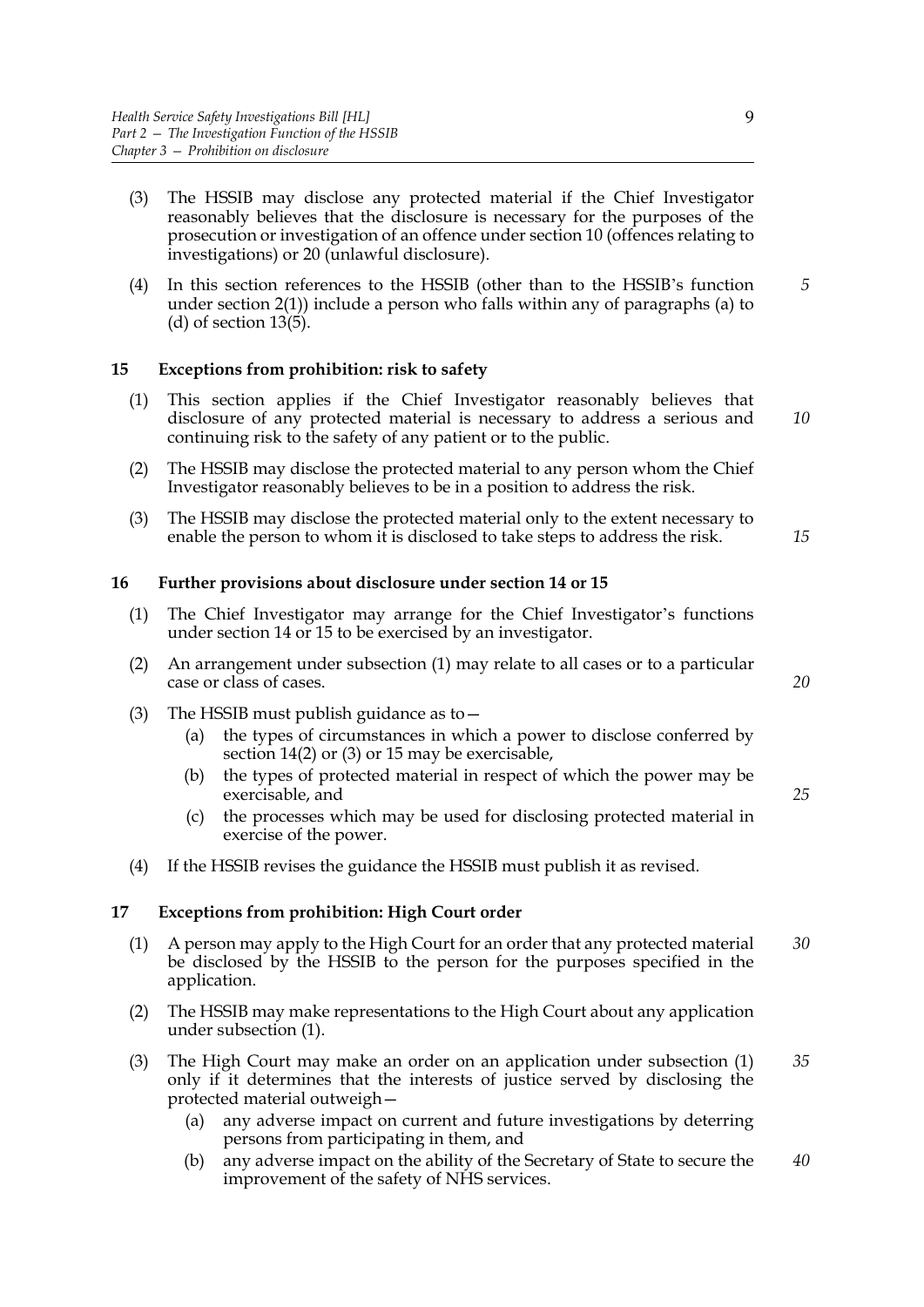## <span id="page-15-5"></span><span id="page-15-0"></span>**18 Prevention of disclosure as a result of the exercise of other powers**

- <span id="page-15-3"></span>(1) A power under any enactment (whenever passed or made) other than this Act to require the disclosure of, or to seize, any information, document, equipment or other item may not be used—
	- (a) to require the disclosure of protected material by the HSSIB, or
	- (b) to seize protected material from the HSSIB.
- (2) Subsection [\(1\)](#page-15-3) applies to a power to require disclosure, or to seize, however it is expressed (and, for example, it applies if the power is to require a person to give, supply, furnish or produce any information, document, equipment or other item).

*10*

*15*

*25*

*5*

- (3) Subsection (1) does not apply to a power to the extent that the provision conferring it is within the legislative competence of a devolved legislature.
- (4) A provision is within the legislative competence of a devolved legislature if  $-$ 
	- (a) it would be within the legislative competence of the Scottish Parliament if it were contained in an Act of that Parliament;
	- (b) it would be within the legislative competence of the National Assembly for Wales if it were contained in an Act of that Assembly (including any provision that could only be made with the consent of a Minister of the Crown);
	- (c) the provision, if it were contained in an Act of the Northern Ireland Assembly— *20*
		- (i) would be within the legislative competence of that Assembly, and
		- (ii) would not require the consent of the Secretary of State.

## (5) In this section—

- "devolved legislature" means the Scottish Parliament, the National Assembly for Wales or the Northern Ireland Assembly;
- "enactment" includes an enactment comprised in subordinate legislation within the meaning of the Interpretation Act 1978;
- "Minister of the Crown" has the same meaning as in the Ministers of the Crown Act 1975. *30*
- (6) References to the HSSIB in subsection [\(1\)](#page-15-3) include a person who falls within section [13](#page-13-3)[\(5\)](#page-13-7).
- <span id="page-15-1"></span>(7) This section is subject to section [19](#page-15-2) (disclosure to coroners).

## <span id="page-15-2"></span>**19 Disclosure to coroners**

- (1) A senior coroner may under paragraph 1(1)(b) or (c) or (2) of Schedule 5 to the Coroners and Justice Act 2009 (powers to require the production of evidence) require the disclosure of protected material by the HSSIB to the senior coroner in accordance with that Schedule.
- (2) The HSSIB may disclose protected material to a senior coroner for the purposes of complying with a requirement imposed under a provision mentioned in subsection  $(1)$ .
- <span id="page-15-4"></span>(3) The HSSIB may disclose protected material to a senior coroner if the Chief Investigator reasonably believes that the coroner could require the HSSIB to disclose the material under a provision mentioned in subsection [\(1\)](#page-15-3).

*35*

*45*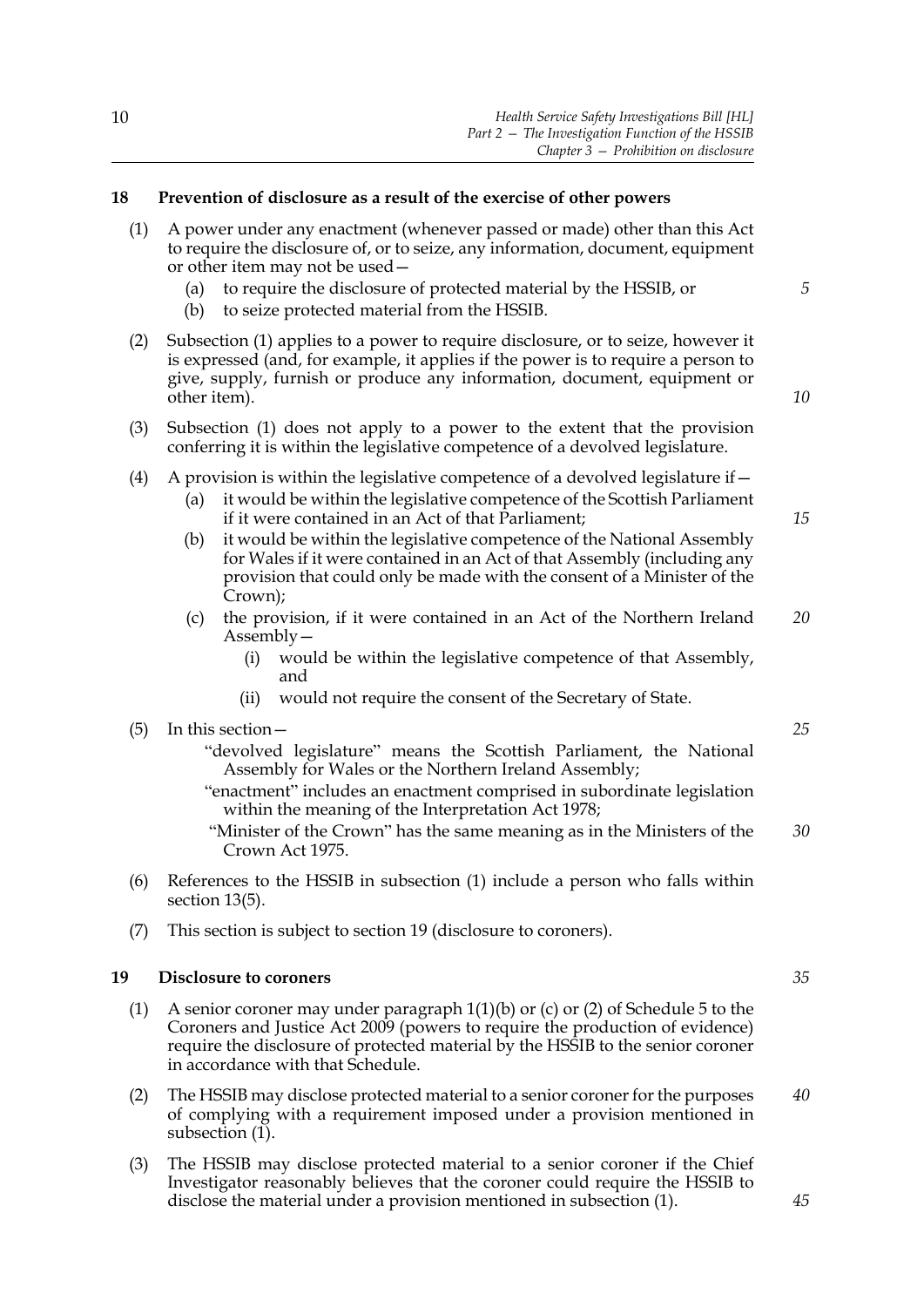- <span id="page-16-2"></span>(4) The Chief Investigator may arrange for the Chief Investigator's function under subsection [\(3\)](#page-15-4) to be exercised by an investigator.
- (5) An arrangement under subsection [\(4\)](#page-16-2) may relate to all cases or to a particular case or class of cases.
- (6) If protected material is disclosed to a senior coroner under or by virtue of this section, the senior coroner must not disclose that material to another person. This is subject to subsections [\(7\)](#page-16-3) to [\(9\)](#page-16-4). *5*
- <span id="page-16-3"></span>(7) A senior coroner may apply to the High Court for an order that protected material disclosed to the senior coroner under or by virtue of this section may, for the purposes specified in the application, be disclosed by the senior coroner—
	- (a) in the course of an investigation under Part 1 of the Coroners and Justice Act 2009,
	- (b) in a report made under paragraph 7 of Schedule 5 to that Act (reports about action to prevent deaths), or
	- (c) otherwise to another person.
- (8) The HSSIB may make representations to the High Court about any application under subsection [\(7\).](#page-16-3)
- <span id="page-16-4"></span>(9) The High Court may make an order on an application under subsection [\(7\)](#page-16-3) only if it determines that the interests of justice served by allowing the disclosure outweigh— *20*
	- (a) any adverse impact on current and future investigations by deterring persons from participating in them, and
	- (b) any adverse impact on the ability of the Secretary of State to secure the improvement of the safety of NHS services.
- (10) In this section "senior coroner" means a person appointed as a senior coroner under paragraph 1 of Schedule 3 to the Coroners and Justice Act 2009.

## <span id="page-16-1"></span><span id="page-16-0"></span>**20 Offences of unlawful disclosure**

- (1) A person commits an offence if the person—
	- (a) breaches section [13](#page-13-3)[\(1\)](#page-13-4) (prohibition on disclosure by the HSSIB) by disclosing any information, document, equipment or other item to another person, and *30*
	- (b) knows or suspects that the disclosure is prohibited.
- (2) Subsection [\(3\)](#page-16-5) applies to any protected material which—
	- (a) is disclosed to a person under section [14](#page-13-2)[\(2\)](#page-13-9) or [\(3\)](#page-14-6) (disclosure for purposes of an investigation etc), *35*
	- (b) is disclosed to a person under section [15](#page-14-3) (disclosure to address risk to safety), or
	- (c) is proposed to be included in a report by virtue of section [22](#page-17-2)[\(4\)](#page-17-3) (disclosure in report) and is disclosed to a person by being included in a draft report sent to that person under section [23](#page-18-3). *40*
- <span id="page-16-5"></span>(3) The person to whom the protected material is disclosed commits an offence if the person—
	- (a) discloses the protected material to another person without reasonable excuse, and

*25*

*10*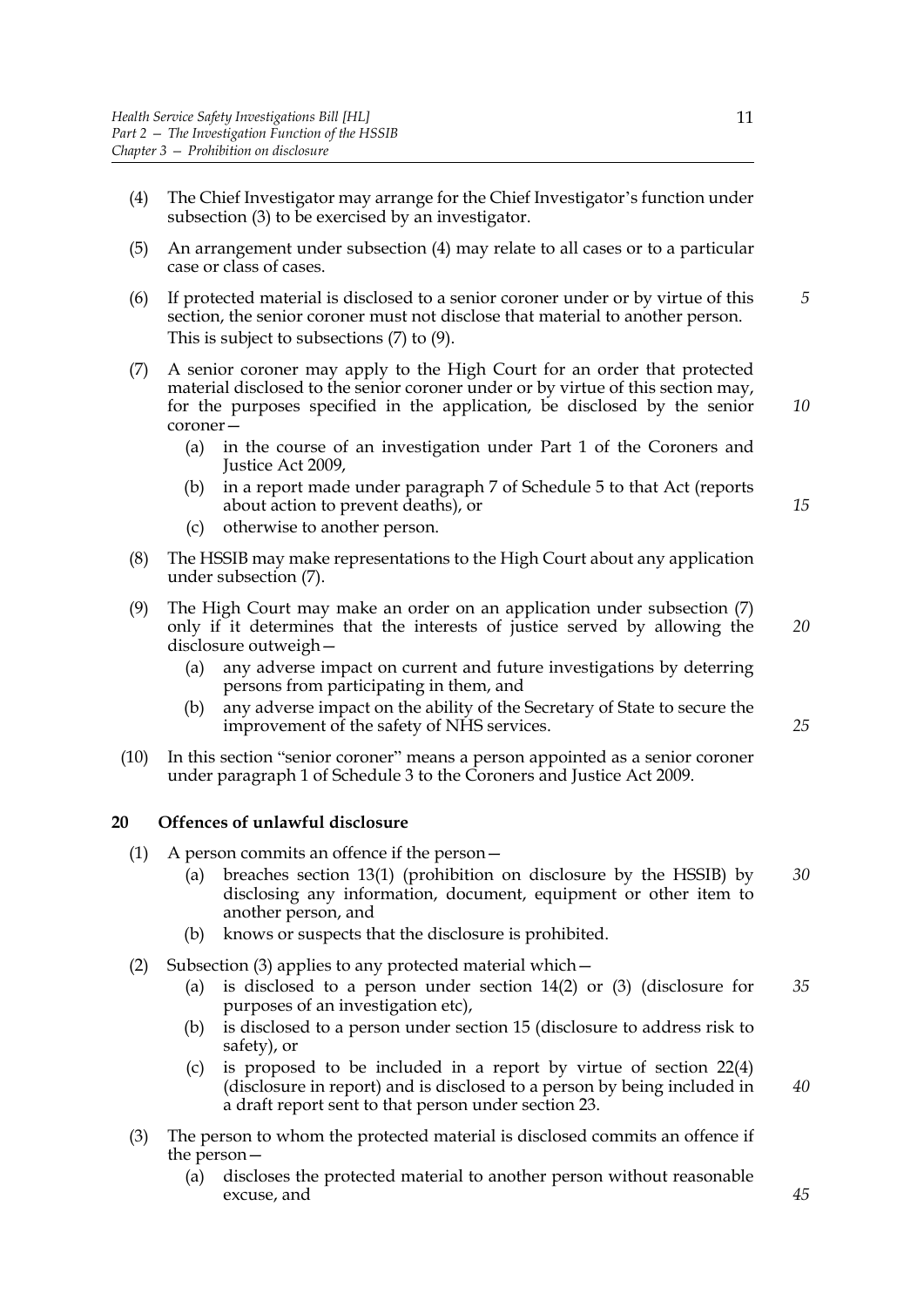- (b) knows or suspects that it is protected material.
- (4) A person who commits an offence under this section is liable on summary conviction to a fine.

## <span id="page-17-0"></span>**21 Disclosure of protected material: supplementary**

- (1) This section applies to a disclosure of protected material under or by virtue of this Chapter. *5*
- (2) Except as provided by subsection [\(3\),](#page-17-4) the disclosure does not breach—
	- (a) any obligation of confidence owed by the person making the disclosure, or
	- (b) any other restriction on disclosure (however imposed).
- <span id="page-17-4"></span>(3) Nothing in this Chapter authorises a disclosure of information which, although made under or by virtue of it, would contravene the data protection legislation.

#### **CHAPTER 4**

#### **REPORTS**

## <span id="page-17-2"></span><span id="page-17-1"></span>**22 Reports following investigation etc**

- (1) When the HSSIB completes an investigation, it must publish a report on the outcome of the investigation.
- <span id="page-17-5"></span>(2) The report must—
	- (a) contain a statement of findings of fact made as a result of the investigation and an analysis of those findings, and
	- (b) make such recommendations as to the action to be taken by any person as the HSSIB considers appropriate.
- <span id="page-17-9"></span><span id="page-17-6"></span>(3) The report must focus on ascertaining risks to the safety of patients and any recommendations under subsection [\(2\)](#page-17-5)[\(b\)](#page-17-6) must focus on addressing those risks (rather than on the activities of individuals involved in the incident).
- <span id="page-17-3"></span>(4) The report may include any information or document to which the prohibition on disclosure under section [13](#page-13-3)[\(1\)](#page-13-4) applies, but only if the HSSIB makes a determination under subsection [\(5\)](#page-17-7) in relation to the inclusion.
- <span id="page-17-7"></span>(5) A determination under this subsection is a determination that the benefits to the safety of patients of the inclusion outweigh—
	- (a) any adverse impact on current or future investigations by deterring persons from participating in them, and
	- (b) any adverse impact on the ability of the Secretary of State to secure the improvement of the safety of NHS services.
- <span id="page-17-8"></span>(6) The report may not include the name of any participant in the investigation without the participant's consent. *35*
- (7) In subsection [\(6\)](#page-17-8) "participant" means an individual who is or has been involved in the investigation other than—
	- (a) a person within section  $13(5)$  $13(5)$ (a) to (e), or

*15*

*10*

*20*

*30*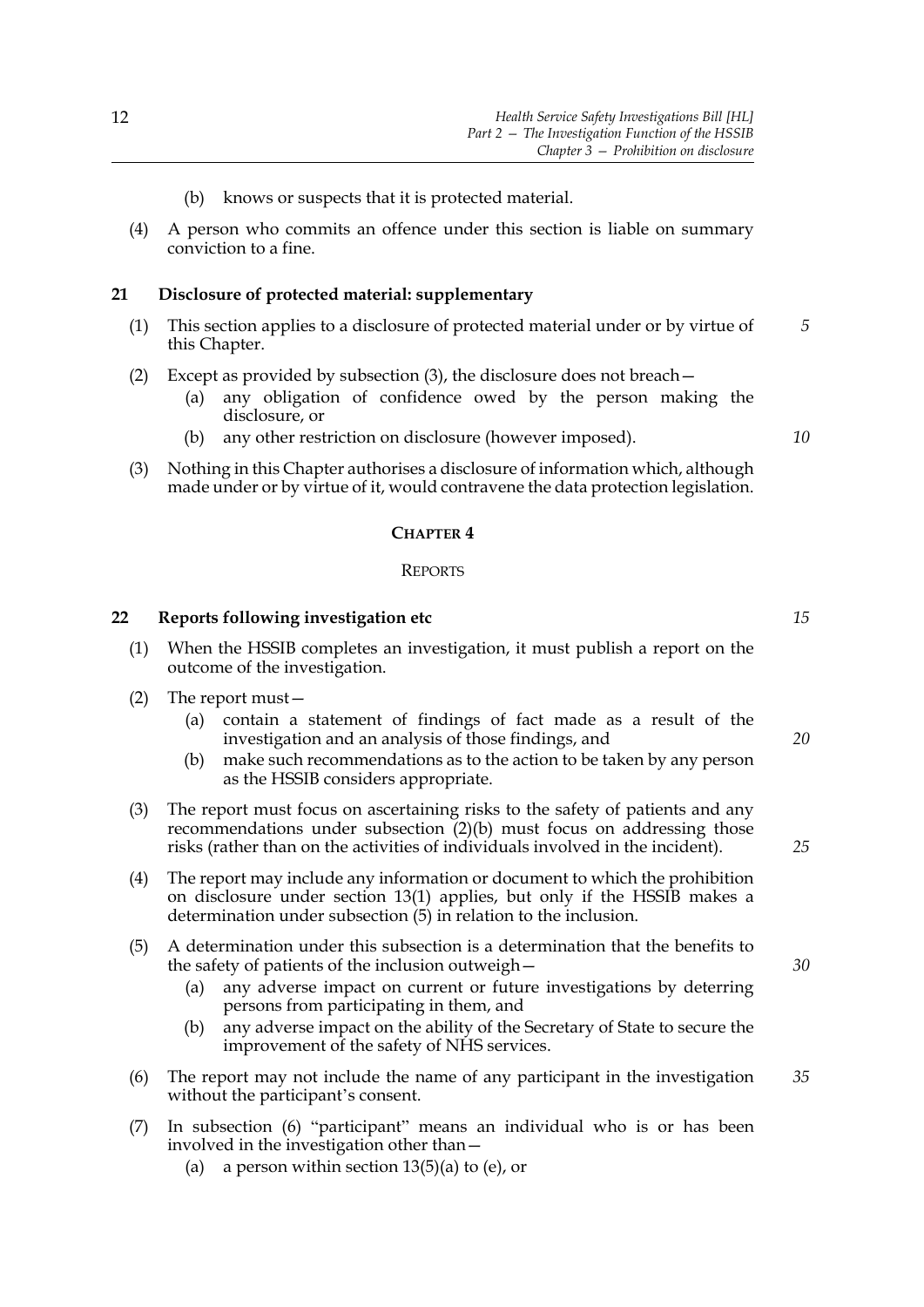- (b) any other person who is providing or has provided services to the HSSIB in connection with the investigation pursuant to a contract with the HSSIB.
- <span id="page-18-10"></span><span id="page-18-7"></span>(8) If a report includes recommendations under subsection [\(2\)](#page-17-5)[\(b\)](#page-17-6), the report must—
	- (a) identify the person or persons who are to take the action specified in the report, and
	- (b) specify the deadline for those persons to provide a written response under section [26.](#page-19-3)
- <span id="page-18-9"></span>(9) Where an interim report under section [24](#page-18-2) contained recommendations under subsection  $(2)(b)$  $(2)(b)$  of that section, the references in this section to recommendations under subsection [\(2\)](#page-17-5)[\(b\)](#page-17-6) above are to any further recommendations. *10*

## <span id="page-18-3"></span><span id="page-18-0"></span>**23 Opportunity to comment on draft report**

- <span id="page-18-6"></span>(1) Before it publishes a report under section [22,](#page-17-2) the HSSIB must send a draft of the report to any person who the HSSIB reasonably believes could be adversely affected by the report once published. *15*
- (2) If a person within subsection [\(1\)](#page-18-6) has died, the draft report must be sent to the person (if any) who appears to the HSSIB to best represent the interests of the person who has died.
- (3) Before it publishes a report under section [22](#page-17-2), the HSSIB may send a draft of the report to any other person who the HSSIB believes should be provided with a draft.
- (4) The HSSIB must notify every person to whom a draft report is sent that the person has an opportunity to comment on the draft report before the deadline specified in the notice. *25*
- (5) If a person's comments on a draft report are not taken into account in the report published under section [22](#page-17-2), the HSSIB must give the person an explanation of its reasons for not taking the comments into account.

## <span id="page-18-2"></span><span id="page-18-1"></span>**24 Reports during investigation etc**

- (1) While the HSSIB is carrying out an investigation, it may publish a report on any matter relating to the investigation (an "interim report").
- <span id="page-18-4"></span>(2) An interim report may—
	- (a) contain a statement of findings of fact made as a result of the investigation to date and an analysis of those findings, and
	- (b) make such recommendations as to the action to be taken by any person as the HSSIB considers appropriate.
- <span id="page-18-8"></span><span id="page-18-5"></span>(3) Subsections [\(3\)](#page-17-9) to [\(8\)](#page-18-7) of section [22,](#page-17-2) and section [23](#page-18-3), apply in relation to an interim report as they apply in relation to a report under section [22.](#page-17-2)
- (4) In the application of section [22](#page-17-2) to an interim report by virtue of subsection [\(3\)](#page-18-8), references to a recommendation under subsection  $(2)(b)$  of that section are to a recommendation under subsection [\(2\)](#page-18-4)[\(b\)](#page-18-5) of this section. *40*

*5*

*30*

*35*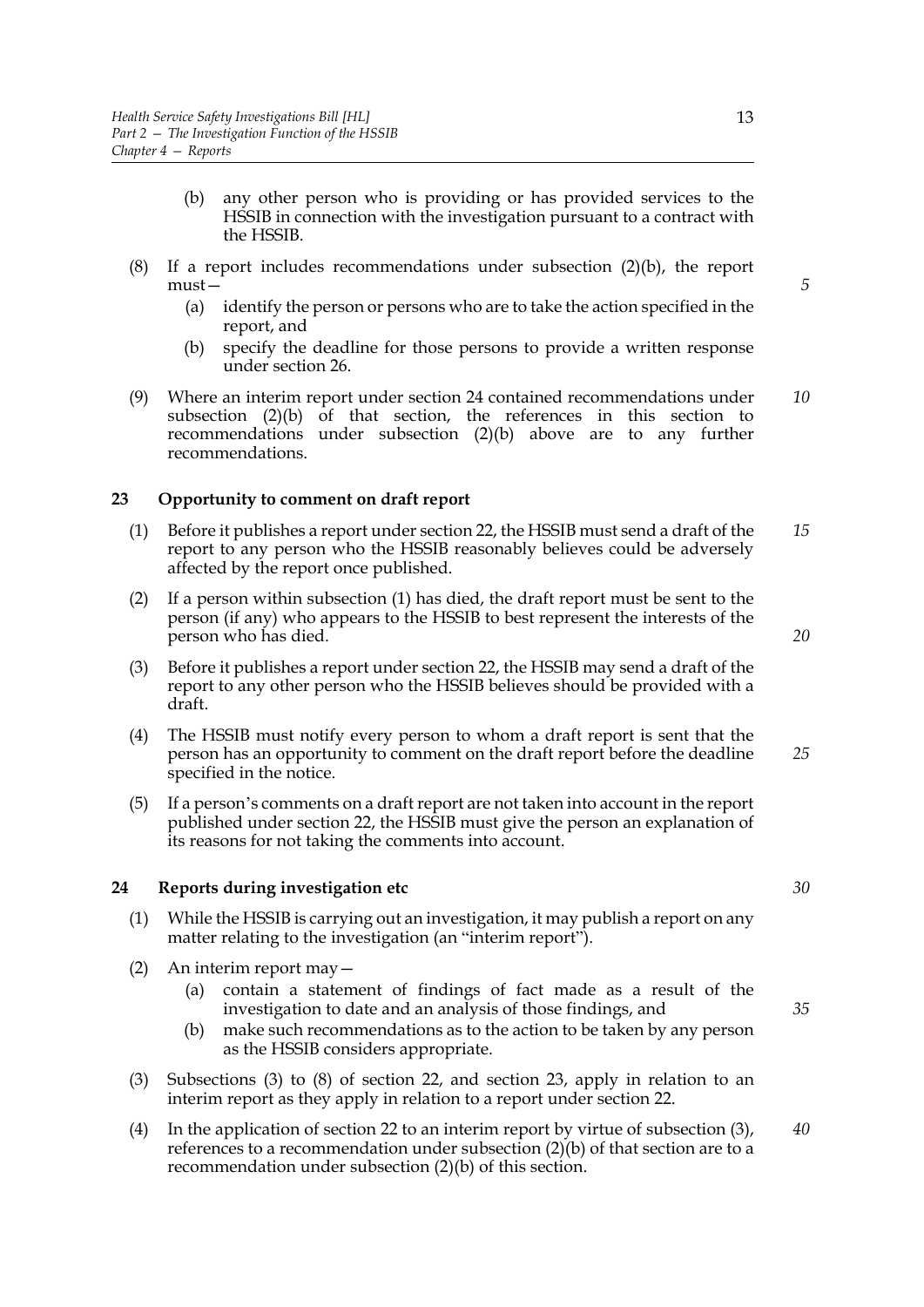## <span id="page-19-9"></span><span id="page-19-0"></span>**25 Admissibility of reports under section [22](#page-17-2) or [24](#page-18-2)**

- (1) Subject to subsection [\(3\),](#page-19-4) the following are not admissible in any proceedings falling within subsection  $(2)$  –
	- (a) a report under section [22](#page-17-2) or [24,](#page-18-2) or
	- (b) a draft of such a report sent to a person under section [23.](#page-18-3)
- <span id="page-19-7"></span><span id="page-19-6"></span><span id="page-19-5"></span>(2) The proceedings are—
	- (a) proceedings to determine civil or criminal liability;
	- (b) proceedings before any employment tribunal;
	- (c) proceedings before a regulatory body (including proceedings for the purposes of investigating an allegation);
	- (d) proceedings to determine an appeal against a decision made in proceedings falling within paragraphs [\(a\)](#page-19-6) to [\(c\)](#page-19-7).
- <span id="page-19-4"></span>(3) The High Court may order that a report under section [22](#page-17-2) or [24](#page-18-2) is admissible in the proceedings on an application by a person who is a party to the proceedings or otherwise entitled to appear in them.
- (4) The HSSIB may make representations to the High Court about any application under subsection [\(3\).](#page-19-4)
- (5) The High Court may make an order under subsection [\(3\)](#page-19-4) only if it determines that the interests of justice served by admitting the report outweigh—
	- (a) any adverse impact on current or future investigations by deterring persons from participating in them, and *20*
	- (b) any adverse impact on the ability of the Secretary of State to secure the improvement of the safety of NHS services.

## <span id="page-19-3"></span><span id="page-19-1"></span>**26 Response setting out action to be taken**

- (1) This section applies where—
	- (a) a report under section [22](#page-17-2) includes any recommendations under subsection [\(2\)](#page-17-5)[\(b\)](#page-17-6) of that section, or
	- (b) a report under section [24](#page-18-2) includes any recommendations under subsection [\(2\)](#page-18-4)[\(b\)](#page-18-5) of that section.
- <span id="page-19-8"></span>(2) Before the deadline specified under section [22](#page-17-2)[\(8\)](#page-18-7)[\(b\),](#page-18-9) each addressee of the report must provide a written response to the HSSIB setting out the actions they are to take in pursuance of the recommendations. *30*
- (3) The HSSIB may publish a response provided under subsection [\(2\)](#page-19-8).
- (4) In subsection [\(2\)](#page-19-8) the reference to the addressees of the report is to the persons identified in it under section [22](#page-17-2)[\(8\)](#page-18-7)[\(a\)](#page-18-10).

## **CHAPTER 5**

## INTERPRETATION OF PART 2

## **27 Interpretation of Part 2**

<span id="page-19-2"></span>In this Part—

"Chief Investigator" means the person appointed in accordance with paragraph [3](#page-27-1) of Schedule [1;](#page-27-0) *40*

*15*

*25*

*35*

*10*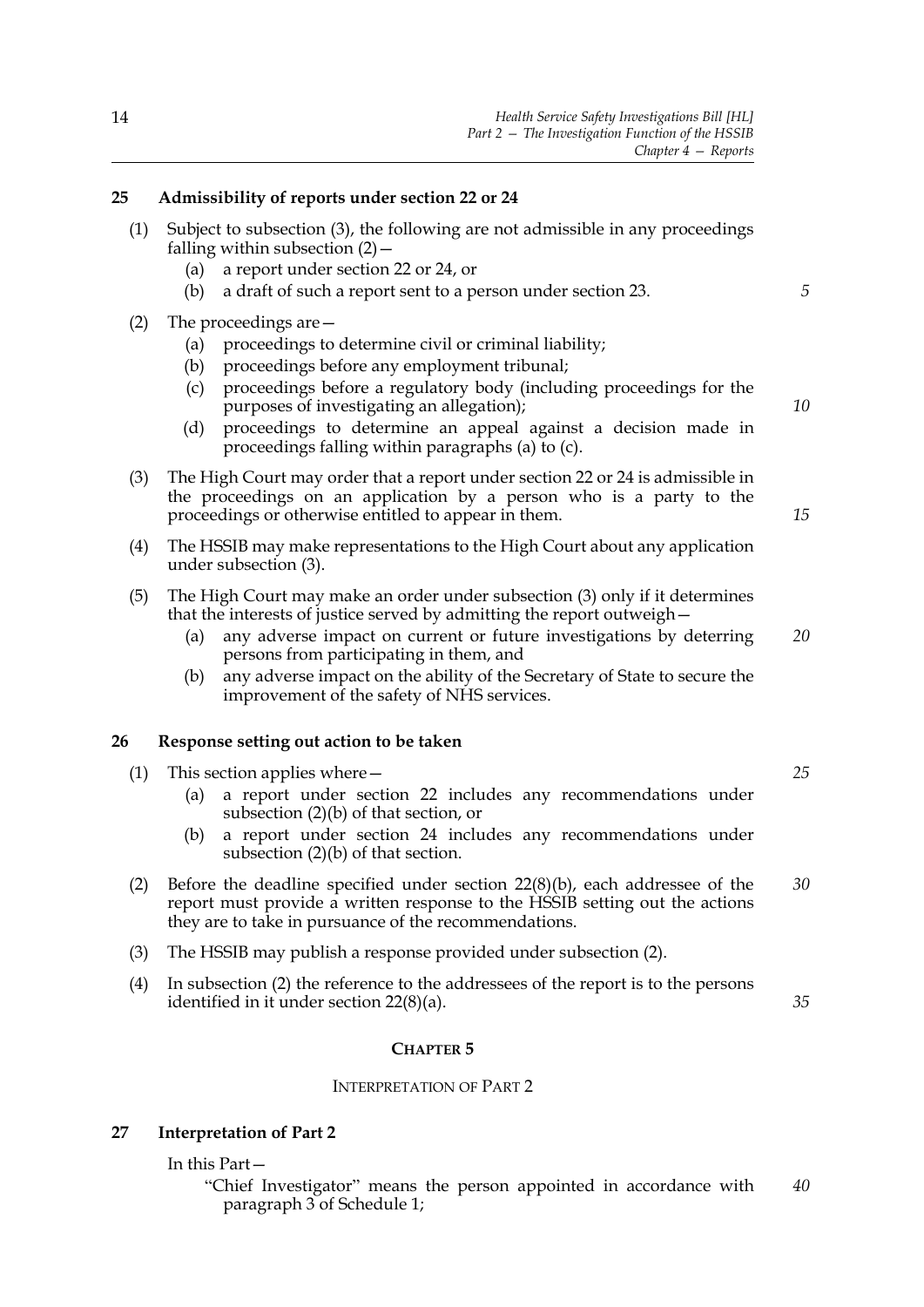| "the data protection legislation" has the same meaning as in the Data<br>Protection Act 2018 (see section 3 of that Act); |    |
|---------------------------------------------------------------------------------------------------------------------------|----|
| "documents" includes personal and medical records;                                                                        |    |
| "investigation" has the meaning given by section $2(7)(d)$ ;                                                              |    |
| "investigator" has the meaning given by section $5(1)$ ;                                                                  | 5  |
| "NHS services" has the meaning given by section 2(7)(a);                                                                  |    |
| "notice" means notice in writing;                                                                                         |    |
| "patients" has the meaning given by section $2(7)(b)$ ;                                                                   |    |
| "qualifying incident" has the meaning given by section $2(7)(c)$ ;                                                        |    |
| "regulatory body" has the meaning given by section 2(6).                                                                  | 10 |
|                                                                                                                           |    |

## **PART 3**

## ADDITIONAL FUNCTIONS ETC

*Additional functions of the HSSIB*

## <span id="page-20-5"></span><span id="page-20-0"></span>**28 Function of giving assistance**

<span id="page-20-4"></span>is to be given.

<span id="page-20-7"></span><span id="page-20-6"></span><span id="page-20-3"></span><span id="page-20-2"></span><span id="page-20-1"></span>

| (1) | If the condition in subsection (2) is met, the HSSIB must give assistance to a<br>person falling within subsection (3) in connection with the carrying out of<br>investigations into incidents occurring during the provision of NHS services or<br>occurring at premises at which NHS services are provided.                                            | 15       |
|-----|----------------------------------------------------------------------------------------------------------------------------------------------------------------------------------------------------------------------------------------------------------------------------------------------------------------------------------------------------------|----------|
| (2) | The condition is that the HSSIB has been requested to provide the assistance by<br>any of the following-<br>the person to whom the assistance is to be given;<br>(a)<br>the Secretary of State;<br>(b)<br>Monitor;<br>(c)<br>(d)<br>a Special Health Authority whose functions include the oversight of the<br>performance and governance of NHS trusts. | 20<br>25 |
| (3) | The following persons fall within this subsection-<br>an NHS foundation trust;<br>(a)<br>an NHS trust;<br>(b)<br>(c)<br>the National Health Service Commissioning Board;<br>(d)<br>a clinical commissioning group.                                                                                                                                       | 30       |
| (4) | For the purposes of this section giving assistance includes-<br>disseminating information about best practice,<br>(a)<br>developing standards to be adopted, and<br>(b)<br>giving advice, guidance or training.<br>(c)                                                                                                                                   |          |
| (5) | Subsection (1) does not apply if $-$<br>the assistance requested is giving advice, guidance or training, and<br>(a)<br>the HSSIB determines that it is impracticable for it to give the<br>(b)<br>assistance.                                                                                                                                            | 35       |
| (6) | The HSSIB may give assistance to any person not falling within subsection (3)<br>in relation to any matter connected with the carrying out of investigations if the<br>HSSIB has been requested to provide the assistance by the person to whom it                                                                                                       | 40       |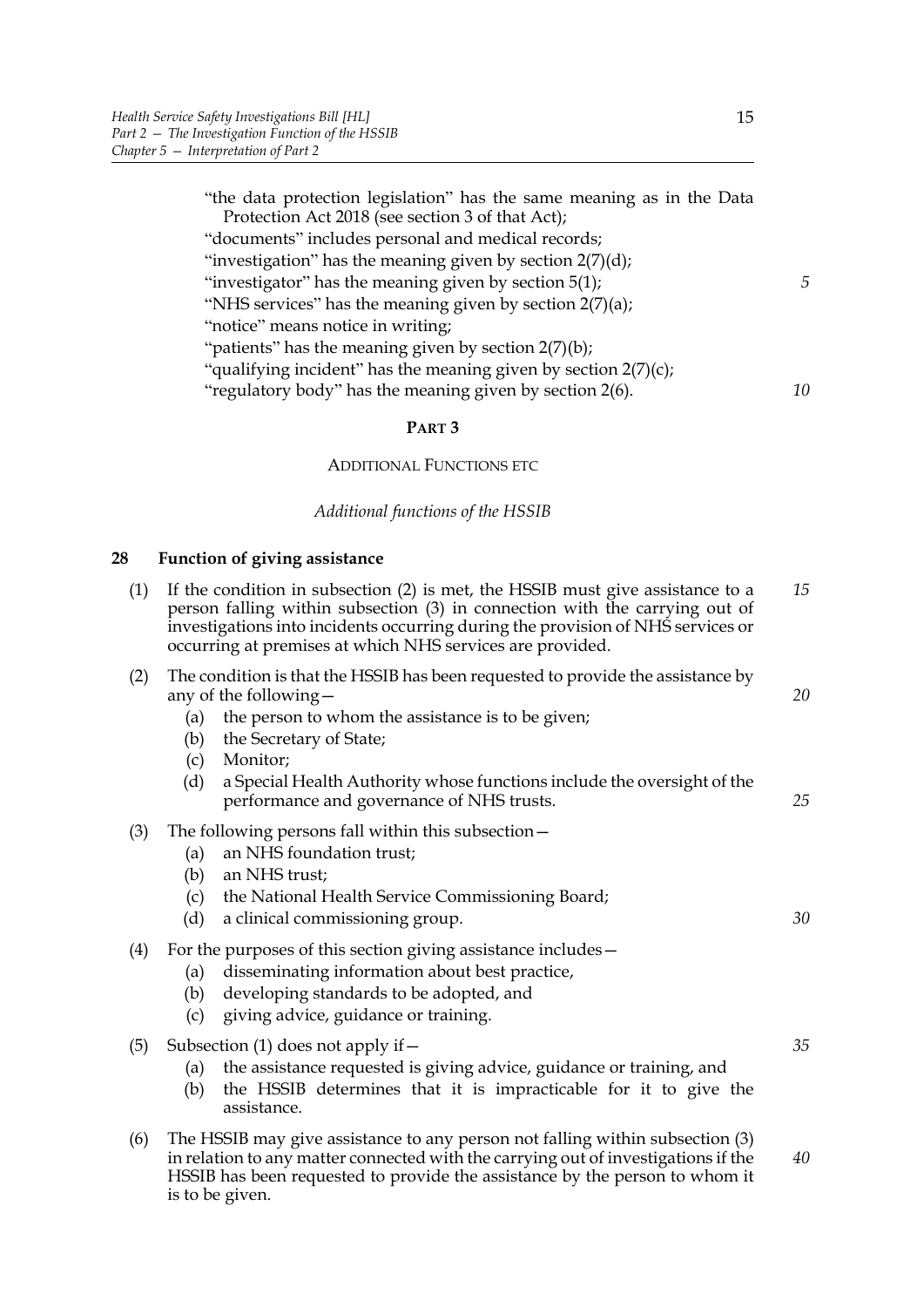- (7) But the HSSIB may give assistance under subsection [\(6\)](#page-20-4) only to the extent that the assistance does not to any significant extent interfere with the exercise by the HSSIB of the function conferred on it by section [2](#page-6-3)[\(1\).](#page-6-2)
- (8) The activities which the HSSIB may carry out in, or in connection with, giving assistance under subsection [\(6\)](#page-20-4) are not restricted to activities carried out in the United Kingdom.
- <span id="page-21-5"></span><span id="page-21-1"></span>(9) The HSSIB may impose charges for or in connection with giving assistance under subsection [\(6\).](#page-20-4)
- (10) Charges under subsection [\(9\)](#page-21-1) may be calculated on the basis that the HSSIB considers to be the appropriate commercial basis.
- (11) In this section, "NHS services" means services provided in England for the purposes of the health service continued under section 1(1) of the 2006 Act.

#### <span id="page-21-4"></span><span id="page-21-0"></span>**29 Investigations by agreement: Wales and Northern Ireland**

- <span id="page-21-2"></span>(1) The HSSIB may enter into an agreement with any person for the HSSIB to carry out a qualifying investigation.
- (2) For the purposes of subsection [\(1\)](#page-21-2) an investigation is a "qualifying investigation" if—
	- (a) it is an investigation into one or more relevant incidents that have occurred, or are occurring, in the United Kingdom
		- during the provision of any of the services mentioned in subsection  $(3)$ , or *20*
		- (ii) at premises at which any of those services are, or were, provided,
	- (b) it is carried out for the purpose of identifying risks to the safety of patients and addressing those risks by facilitating the improvement of systems and practices in the provision of any of the services mentioned in subsection [\(3\)](#page-21-3), and *25*
	- (c) it does not involve the assessment or determination of blame or civil or criminal liability.
- <span id="page-21-3"></span>(3) Those services are—
	- (a) services provided for the purposes of the health service continued under section 1(1) of the National Health Service (Wales) Act 2006, or
	- (b) health care, within the meaning of the Health and Social Care (Reform) Act (Northern Ireland) 2009, provided for the purposes of the system promoted under section 2(1) of that Act.
- <span id="page-21-6"></span>(4) The HSSIB may impose charges for providing services under an agreement under subsection [\(1\).](#page-21-2)
- (5) Those charges must not exceed the costs incurred by the HSSIB in providing the services.
- (6) The HSSIB may enter into an agreement under subsection [\(1\)](#page-21-2) only if it considers that the provision of the services under the agreement will not to any significant extent interfere with the exercise by the HSSIB of the function conferred on it by section [2](#page-6-3)[\(1\)](#page-6-2).
- (7) In this section—

*30*

*35*

*5*

*10*

*15*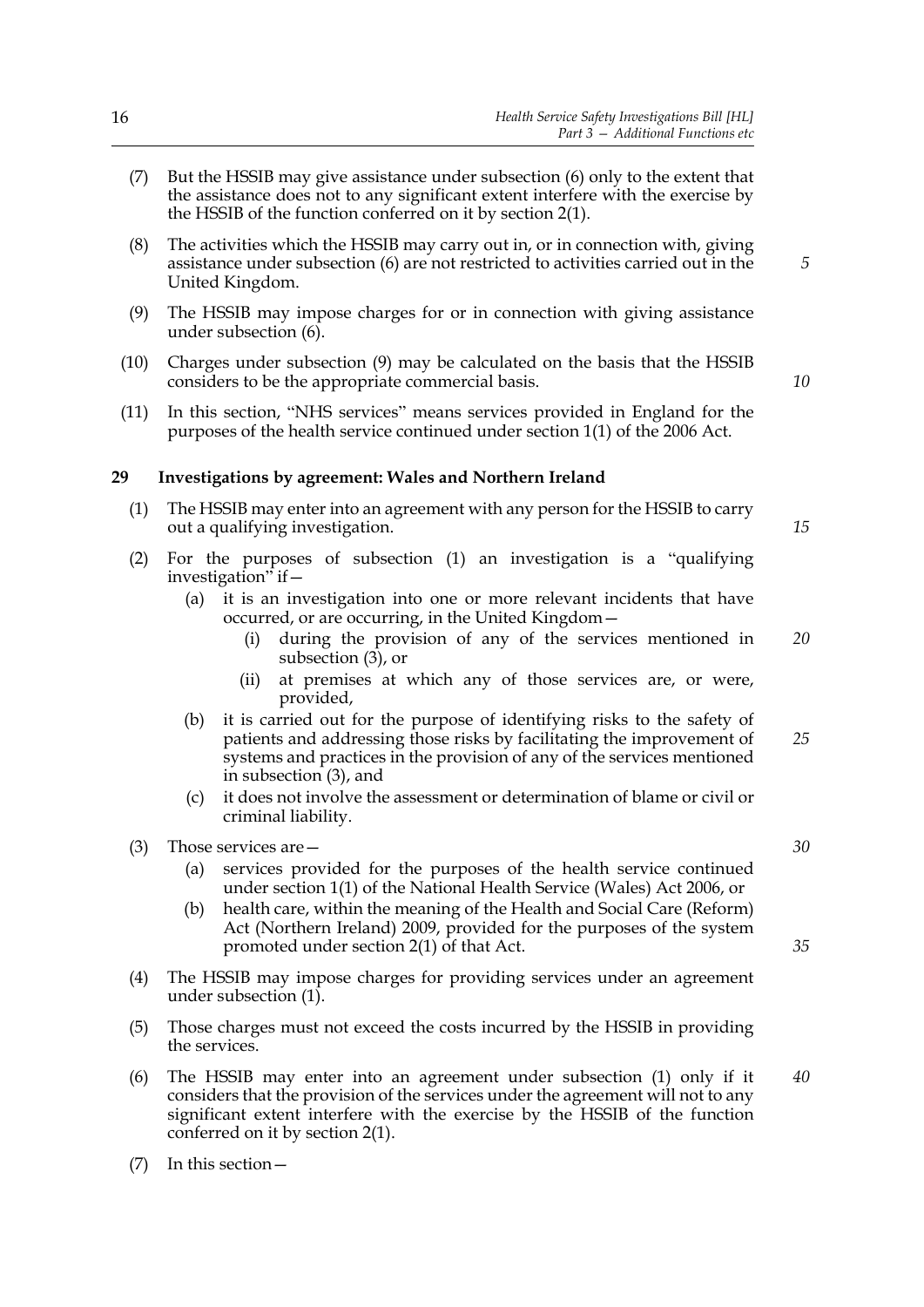- (a) "relevant incident" means an incident that has (or may have) implications for the safety of patients, and
- (b) "patients" means individuals for whom any of the services mentioned in subsection [\(3\)](#page-21-3) are provided.

*Functions: supplementary*

## <span id="page-22-5"></span><span id="page-22-0"></span>**30 Functions: supplementary**

- <span id="page-22-3"></span>(1) The HSSIB may do anything which is calculated to facilitate, or is conducive or incidental to, the discharge of any function conferred on it by this Act.
- (2) The power under subsection [\(1\)](#page-22-3) includes power for the HSSIB to do the following—
	- (a) enter into agreements;
	- (b) acquire and dispose of property;
	- (c) supply materials, facilities and services to any person;
	- (d) develop and exploit ideas and exploit intellectual property.
- (3) The HSSIB must exercise the functions conferred on it by this Act effectively, efficiently and economically. *15*

## <span id="page-22-1"></span>**31 Failure to exercise functions**

<span id="page-22-4"></span>

| (1) | This section applies if the Secretary of State considers that -<br>the HSSIB is failing or has failed to exercise any of its functions, and<br>(a)<br>the failure is significant.<br>(b)                                                                                      | 20 |
|-----|-------------------------------------------------------------------------------------------------------------------------------------------------------------------------------------------------------------------------------------------------------------------------------|----|
| (2) | The Secretary of State may direct the HSSIB to exercise such of its functions, in<br>such manner and within such period, as the direction specifies.                                                                                                                          |    |
| (3) | But the Secretary of State may not give a direction under subsection (2) which<br>directs the outcome of a particular investigation.                                                                                                                                          |    |
| (4) | If the HSSIB fails to comply with a direction under this section, the Secretary of<br>State $may -$<br>exercise the functions specified in the direction, or<br>(a)<br>make arrangements for some other person to exercise them on the<br>(b)<br>Secretary of State's behalf. | 25 |
| (5) | The reference in subsection $(1)(a)$ to exercising a function includes a reference<br>to exercising it properly.                                                                                                                                                              | 30 |
| 32  | <b>Territorial limit of exercise of functions</b>                                                                                                                                                                                                                             |    |
| (1) | The functions conferred on the HSSIB by this Act are exercisable only in<br>relation to England.                                                                                                                                                                              |    |
| (2) | Subsection $(1)$ does not apply to any function under $-$<br>section 17,<br>(a)<br>section 19,<br>(b)<br>section 25,<br>(c)<br>section 28(6) or $(9)$ ,<br>(d)                                                                                                                | 35 |

<span id="page-22-2"></span>(e) section [29,](#page-21-4) or

*5*

*10*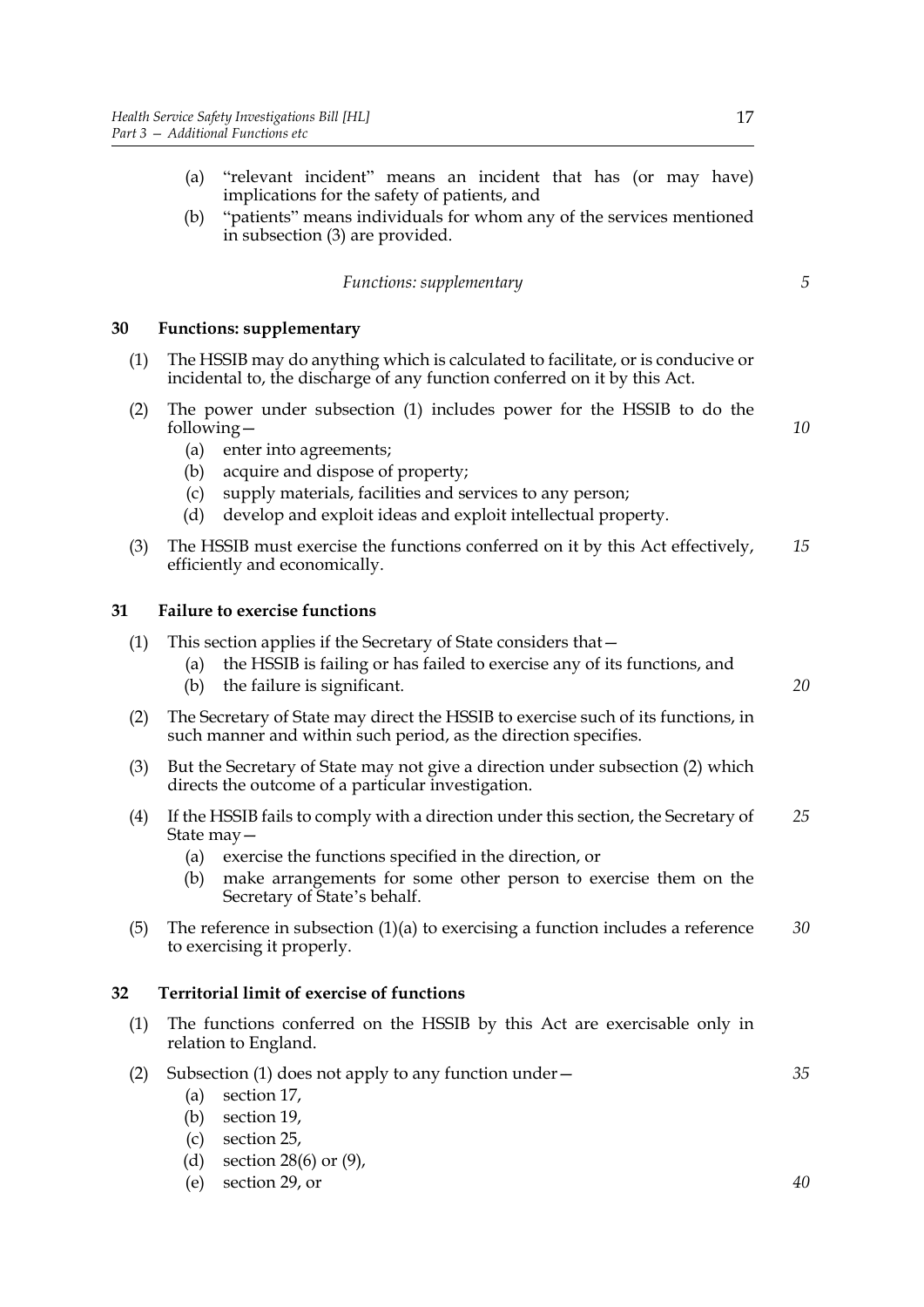(f) section [30](#page-22-5) so far as relating to any function under section [17,](#page-14-4) [19](#page-15-2), [25](#page-19-9), [28](#page-20-5)[\(6\)](#page-20-4) or [\(9\)](#page-21-1) or [29](#page-21-4).

## <span id="page-23-0"></span>**33 Review**

- (1) Before the end of the period mentioned in subsection [\(2\)](#page-23-2), the Secretary of State must—
	- (a) review the effectiveness of the exercise by the HSSIB of the function conferred on it by section [2](#page-6-3)[\(1\)](#page-6-2),
	- (b) prepare and publish a report of the review, and
	- (c) lay the report before Parliament.
- <span id="page-23-2"></span>(2) The period is 4 years beginning with the day on which section [2](#page-6-3) comes into force. *10*

#### **PART 4**

## MEDICAL EXAMINERS

#### <span id="page-23-1"></span>**34 Medical examiners**

- (1) Section 19 of the Coroners and Justice Act 2009 (medical examiners) is amended in accordance with subsections [\(2\)](#page-23-3) to [\(6\)](#page-24-1). *15*
- <span id="page-23-3"></span>(2) Before subsection (1) insert—
	- "(A1) An English NHS body may appoint persons as medical examiners to discharge in England the functions conferred on medical examiners by or under this Chapter.
	- (A2) The Secretary of State must take such steps as the Secretary of State considers appropriate for the purpose of ensuring—
		- (a) that enough medical examiners are appointed under subsection (A1) to enable those functions to be discharged in England,
		- (b) that the funds and other resources that are made available to such medical examiners are enough to enable those functions to be discharged in England, and *25*
		- (c) that the performance of such medical examiners is monitored by reference to any standards or levels of performance that they are expected to attain.
	- (A3) For the purposes of discharging the duty in subsection (A2), the Secretary of State may give a direction to an English NHS body  $-$ 
		- (a) requiring the body to appoint or arrange for the appointment of one or more medical examiners,
		- (b) about the funds or other resources to be made available to a medical examiner employed by an English NHS body,
		- (c) about the steps to be taken by the body to monitor the performance of such a medical examiner, or
		- (d) about the steps to be taken by the body to monitor the performance of functions by an English NHS body in relation to such a medical examiner."

(3) In subsection  $(1)$  -

*20*

*5*

*30*

*35*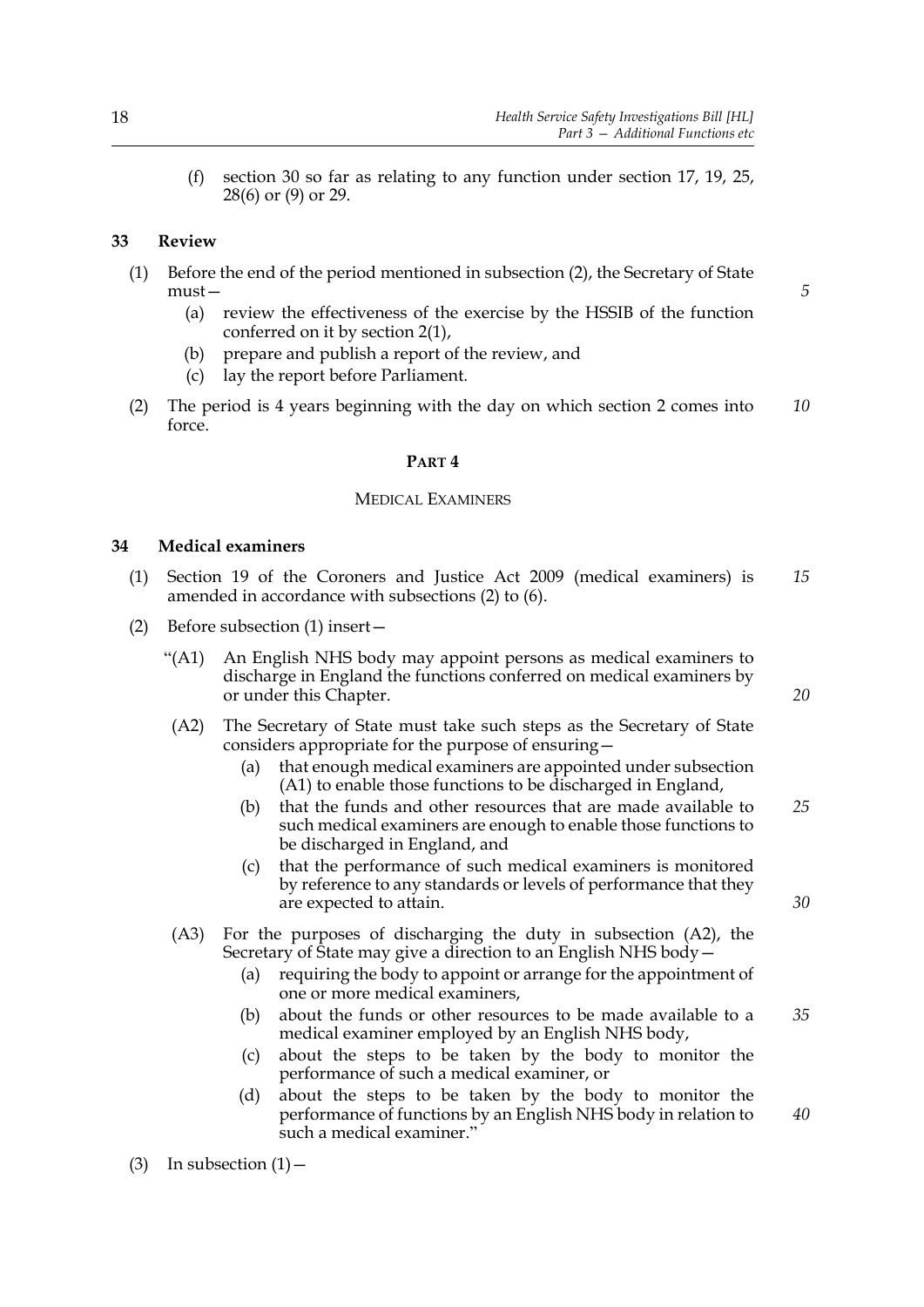- (a) for "Local authorities (in England) and Local Health Boards (in Wales)" substitute "Local Health Boards", and
- (b) after "discharge" insert "in Wales".
- (4) In subsection  $(2)$ 
	- (a) in the words before paragraph (a), for "local authority or Board" substitute "Local Health Board", and
	- (b) in paragraph (b), for "local authority or Board" substitute "Local Health Board".
- (5) In subsection (5), for "a local authority" substitute "an English NHS body".
- <span id="page-24-1"></span>(6) After subsection (5) insert—
	- "(5A) In this section "English NHS body" means—
		- (a) the National Health Service Commissioning Board,
		- (b) a clinical commissioning group established under section 14D of the National Health Service Act 2006,
		- (c) a National Health Service trust established under section 25 of that Act, *15*
		- (d) a Special Health Authority established under section 28 of that Act,
		- (e) an NHS foundation trust within the meaning of section 30 of that Act, or
		- (f) Monitor.
	- (5B) Subsection (5A)(c) is repealed on the coming into force of section 179 of the Health and Social Care Act 2012 (abolition of NHS trusts in England)."
- (7) Section 20 of the Coroners and Justice Act 2009 (medical certificate of cause of death) is amended in accordance with subsections [\(8\)](#page-24-2) and [\(9\).](#page-24-3) *25*
- <span id="page-24-2"></span>(8) In subsection (5), for "a local authority" substitute "an English NHS body".
- <span id="page-24-3"></span>(9) In subsection (7), at the appropriate place insert— ""English NHS body" has the same meaning as in section 19;".
- (10) In the Health and Social Care Act 2012 omit section 54 (which inserted references to local authorities into sections 19 and 20 of the Coroners and Justice Act 2009). *30*

#### **PART 5**

#### SUPPLEMENTARY AND FINAL PROVISIONS

## **CHAPTER 1**

*35*

## SUPPLEMENTARY PROVISIONS

## <span id="page-24-4"></span>**35 Interpretation**

<span id="page-24-0"></span>In this Act—

"the 2006 Act" means the National Health Service Act 2006;

"clinical commissioning group" means a clinical commissioning group established under section 14D of the 2006 Act; *40*

*5*

*10*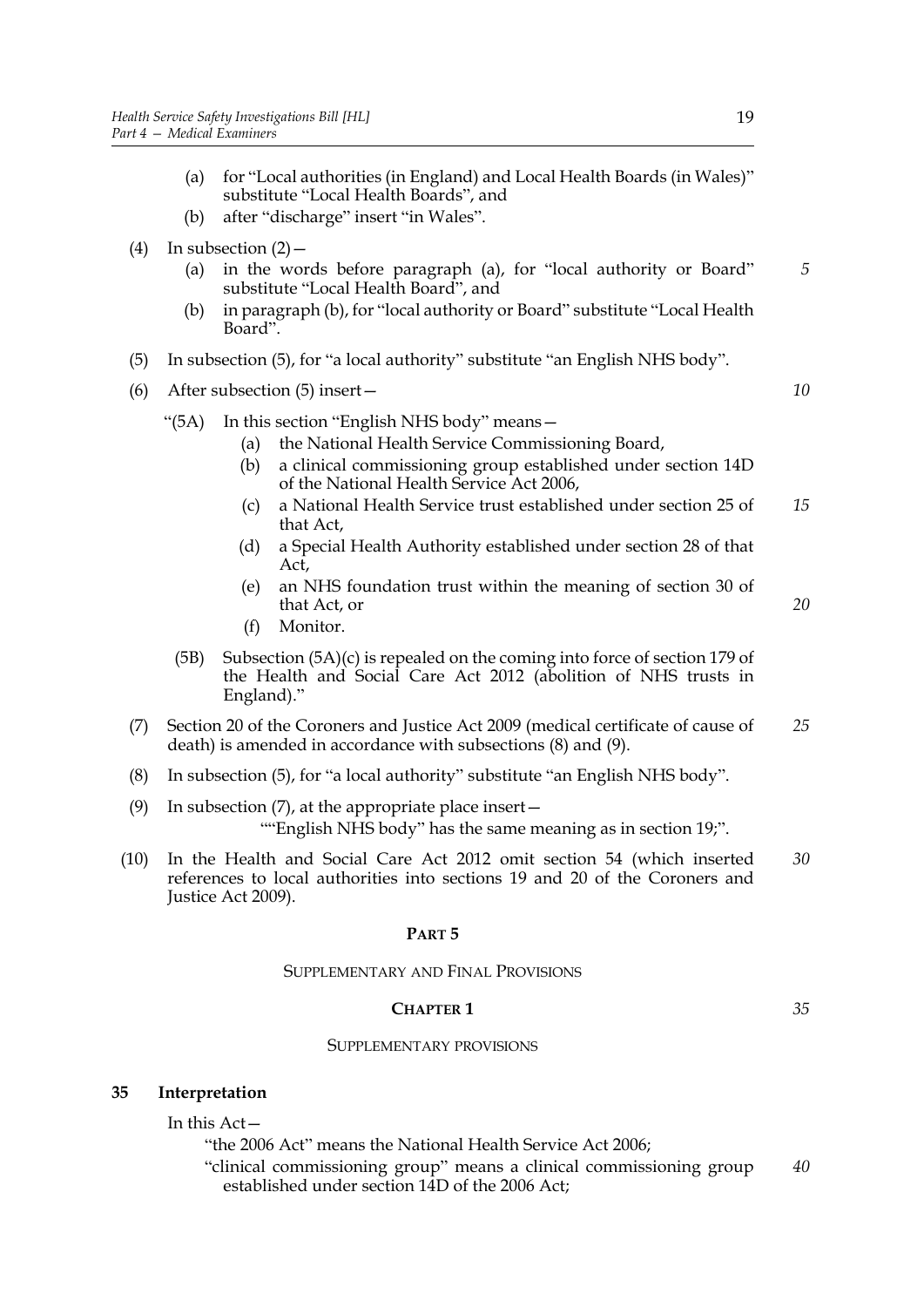"the HSSIB" has the meaning given by section [1](#page-6-4)[\(2\);](#page-6-5)

"NHS foundation trust" has the meaning given by section 30 of the 2006 Act;

"NHS trust" means a National Health Service trust established under section 25 of the 2006 Act;

"premises" includes a vehicle;

"Special Health Authority" means a Special Health Authority established under section 28 of the 2006 Act.

## **36 Consequential amendments**

<span id="page-25-1"></span><span id="page-25-0"></span>Schedule [2](#page-34-0) contains amendments consequential on this Act.

*10*

*5*

## **37 Offences by bodies corporate**

- <span id="page-25-3"></span>(1) Where an offence under this Act is committed by a body corporate and is proved—
	- (a) to have been committed with the consent or connivance of an officer of the body corporate, or
	- (b) to be attributable to any neglect on the part of an officer of the body corporate,

the officer (as well as the body corporate) commits the offence and is liable to be proceeded against and punished accordingly.

- <span id="page-25-4"></span>(2) In subsection [\(1\)](#page-25-3) "officer", in relation to a body corporate, means—
	- (a) a director, manager, secretary or other similar officer, or
	- (b) any person purporting to act in any such capacity.

In paragraph [\(a\)](#page-25-4) "director", in relation to a body corporate whose affairs are managed by its members, means a member of the body corporate.

## <span id="page-25-2"></span>**38 Offences by partnerships**

- (1) Proceedings for an offence alleged to have been committed by a partnership may be brought in the name of the partnership.
- (2) Rules of court relating to the service of documents have effect in relation to proceedings for an offence as if the partnership were a body corporate.
- (3) For the purposes of such proceedings Schedule 3 to the Magistrates' Courts Act 1980 applies as it applies in relation to a body corporate. *30*
- (4) A fine imposed on a partnership on its conviction for an offence must be paid out of the partnership assets.
- (5) Where an offence is committed by a partnership and is proved—
	- (a) to have been committed with the consent or connivance of a partner, or *35*
	- (b) to be attributable to any neglect on the part of a partner,

the partner (as well as the partnership) commits the offence and is liable to be proceeded against and punished accordingly.

## (6) In this section—

| "offence" means an offence under this Act;                  |  |
|-------------------------------------------------------------|--|
| "partner" includes a person purporting to act as a partner. |  |

*20*

*25*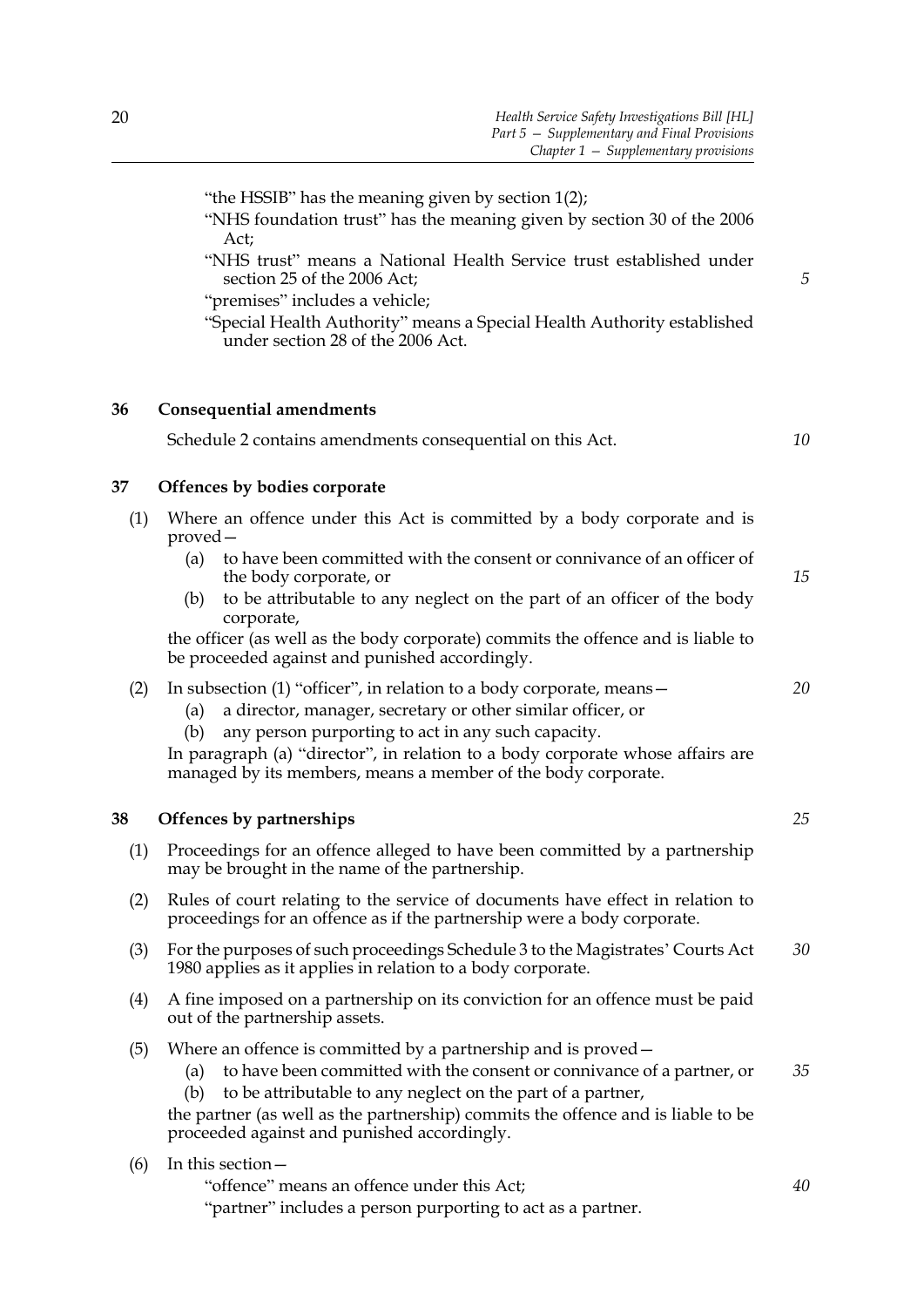## <span id="page-26-4"></span><span id="page-26-0"></span>**39 Abolition of NHS trusts in England: consequential amendments**

- (1) On the coming into force of section 179 of the Health and Social Care Act 2012 (abolition of NHS trusts in England), this Act is amended as follows.
- (2) In section  $12(3)(a)$  $12(3)(a)$  $12(3)(a)$  omit ", an NHS trust".
- (3) In section [28](#page-20-5) omit subsections  $(2)(d)$  $(2)(d)$  and  $(3)(b)$  $(3)(b)$ .
- (4) In section [35](#page-24-4) omit the definition of "NHS trust".

#### **CHAPTER 2**

#### FINAL PROVISIONS

## <span id="page-26-1"></span>**40 Extent**

- (1) Subject to subsections [\(2\)](#page-26-5) and [\(3\)](#page-26-6), this Act extends to England and Wales only. *10*
- <span id="page-26-5"></span>(2) Section [18](#page-15-5) and this Chapter extend to England and Wales, Scotland and Northern Ireland.
- <span id="page-26-6"></span>(3) Any amendment or repeal made by this Act has the same extent as the provision to which it relates.

## <span id="page-26-2"></span>**41 Commencement**

- (1) Section [39](#page-26-4) and this Chapter come into force on the day on which this Act is passed.
- (2) The other provisions of this Act come into force on such day as the Secretary of State may by regulations appoint.
- (3) Different days may be appointed for different purposes.
- <span id="page-26-7"></span>(4) The Secretary of State may by regulations make transitional or saving provision in connection with the coming into force of any provision of this Act.
- (5) The power to make regulations under subsection [\(4\)](#page-26-7) includes power to make different provision for different purposes.
- <span id="page-26-3"></span>(6) Regulations under this section are to be made by statutory instrument.

#### **42 Short title**

This Act may be cited as the Health Service Safety Investigations Act 2019.

*15*

*20*

*25*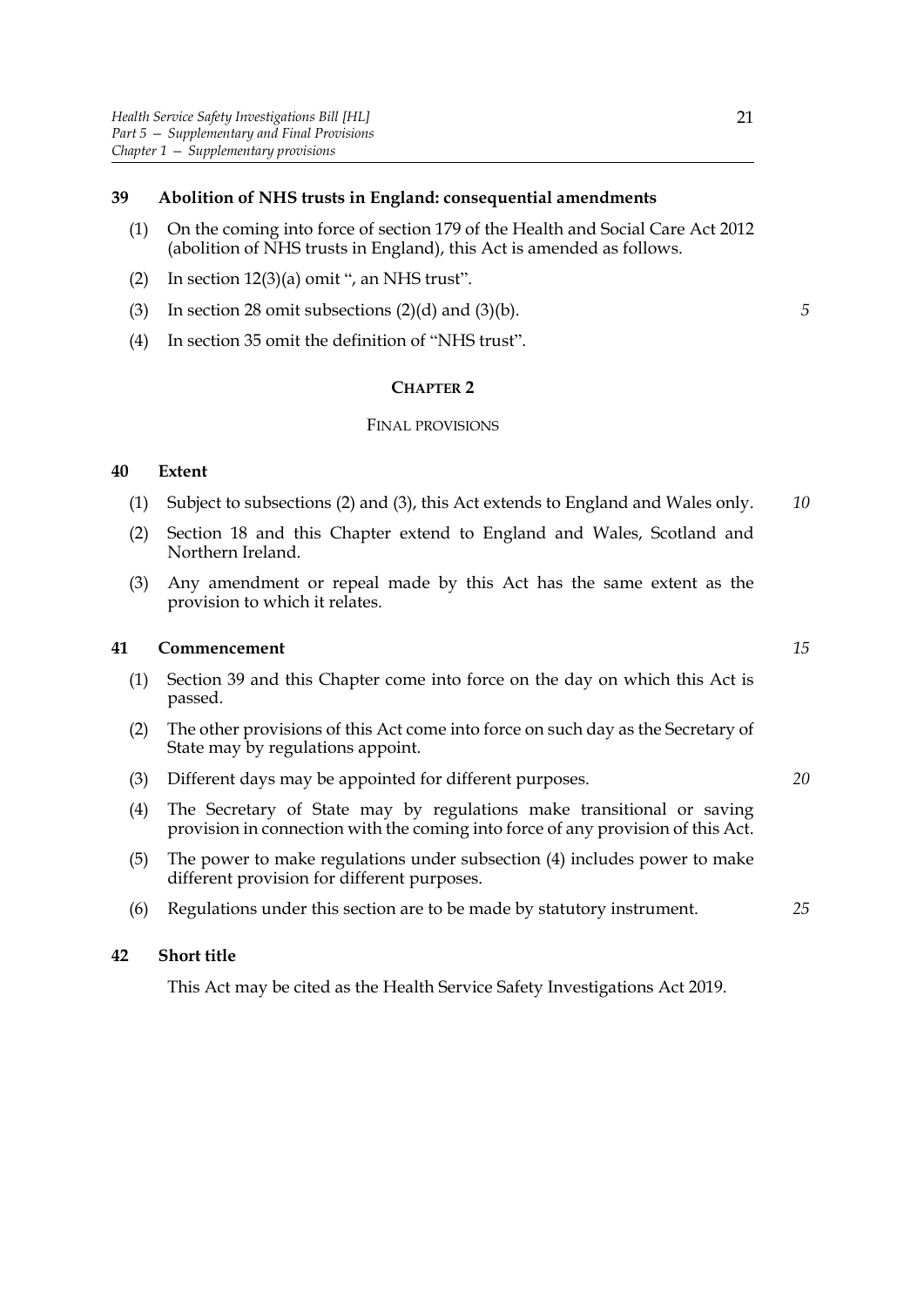## SCHEDULES

## <span id="page-27-0"></span>SCHEDULE [1](#page-6-0) Section 1

## THE HEALTH SERVICE SAFETY INVESTIGATIONS BODY

## PART 1

## **CONSTITUTION**

## *Status*

- 1 (1) The HSSIB is not to be regarded—
	- (a) as the servant or agent of the Crown, or
	- (b) as enjoying any status, immunity or privilege of the Crown.
	- (2) The HSSIB's property is not to be regarded—
		- (a) as the property of the Crown, or
		- (b) as property held on behalf of the Crown.

## *Membership*

- <span id="page-27-6"></span><span id="page-27-5"></span><span id="page-27-4"></span><span id="page-27-3"></span>2 (1) The HSSIB is to consist of—
	- (a) a Chief Investigator appointed in accordance with paragraph [3,](#page-27-2) *15*
	- (b) other members appointed in accordance with paragraph [4](#page-28-0), and
	- (c) a chair and at least four other members appointed by the Secretary of State.
	- (2) The Chief Investigator is to be the chief executive of the HSSIB.
	- (3) The number of executive members must be less than the number of nonexecutive members. *20*
	- (4) In this Schedule—
		- (a) references to executive members of the HSSIB are references to the members mentioned in sub-paragraph [\(1\)](#page-27-3)[\(a\)](#page-27-4) and [\(b\)](#page-27-5), and
		- (b) references to non-executive members of the HSSIB are references to the members mentioned in sub-paragraph  $(1)(c)$  $(1)(c)$ . *25*

## *The Chief Investigator: appointment and status*

- <span id="page-27-2"></span><span id="page-27-1"></span>3 (1) The Chief Investigator is to be appointed by the non-executive members with the consent of the Secretary of State.
	- (2) The Chief Investigator is to be an employee of the HSSIB. *30*

*5*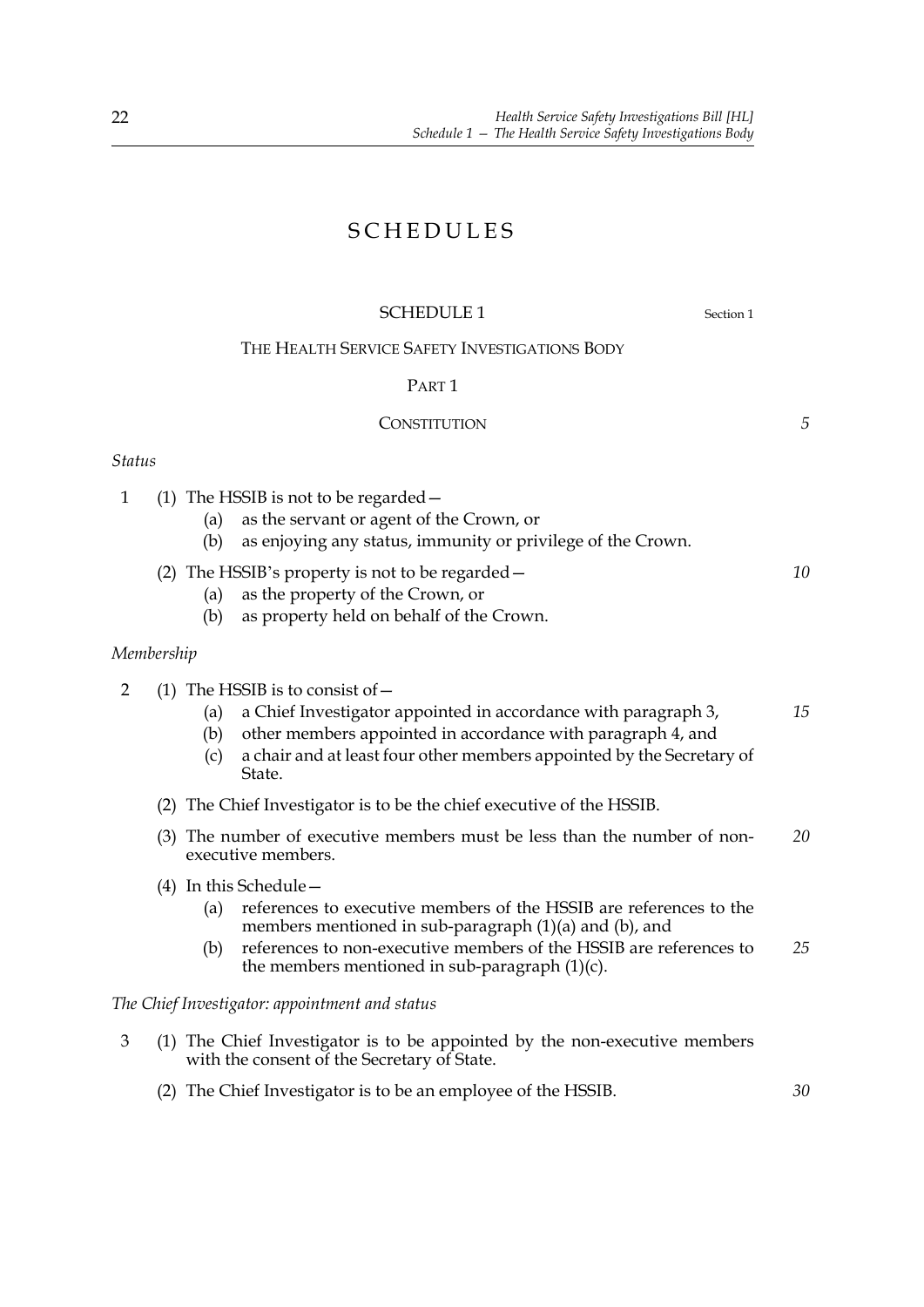*Other executive members: appointment and status*

- <span id="page-28-0"></span>4 (1) The other executive members of the HSSIB are to be appointed by the nonexecutive members.
	- (2) The non-executive members may not appoint more than five other executive members without the consent of the Secretary of State.
	- (3) The other executive members are to be employees of the HSSIB.

*Non-executive members: tenure*

- <span id="page-28-2"></span><span id="page-28-1"></span>5 (1) A person holds and vacates office as a non-executive member of the HSSIB in accordance with that person's terms of appointment (subject to the following provisions of this paragraph).
	- (2) A person may at any time resign from office as a non-executive member by giving notice to the Secretary of State.
	- (3) The Secretary of State may at any time remove a person from office as a nonexecutive member on any of the following grounds—
		- (a) incapacity,
		- (b) misbehaviour, or
		- (c) failure to carry out the person's duties as a non-executive member.
	- (4) The Secretary of State may suspend a person from office as a non-executive member if it appears to the Secretary of State that there are or may be grounds to remove the person from office under sub-paragraph [\(3\).](#page-28-1)
	- (5) A person may be appointed as a non-executive member for an initial term of up to three years.
	- (6) A person who has been appointed as a non-executive member for an initial term may be re-appointed, but only for one further term of up to three years.
	- (7) The further term must begin at the end of the initial term.

<span id="page-28-3"></span>*Non-executive members: suspension from office*

- 6 (1) This paragraph applies where a person is suspended under paragraph [5](#page-28-2)[\(4\).](#page-28-3)
	- (2) The Secretary of State must give notice of the decision to suspend to the person.
	- (3) The suspension takes effect on receipt by the person of the notice.
	- (4) The notice may be  $-$ 
		- (a) delivered in person (in which case the person is taken to receive it when it is delivered), or
		- (b) sent by first class post to the person's last known address (in which case the person is taken to receive it on the third day after the day on which it is posted).
	- (5) The initial period of suspension must not exceed six months.
	- (6) The Secretary of State may review the suspension at any time .
	- (7) The Secretary of State—

*20*

*15*

*5*

*10*

*25*

*30*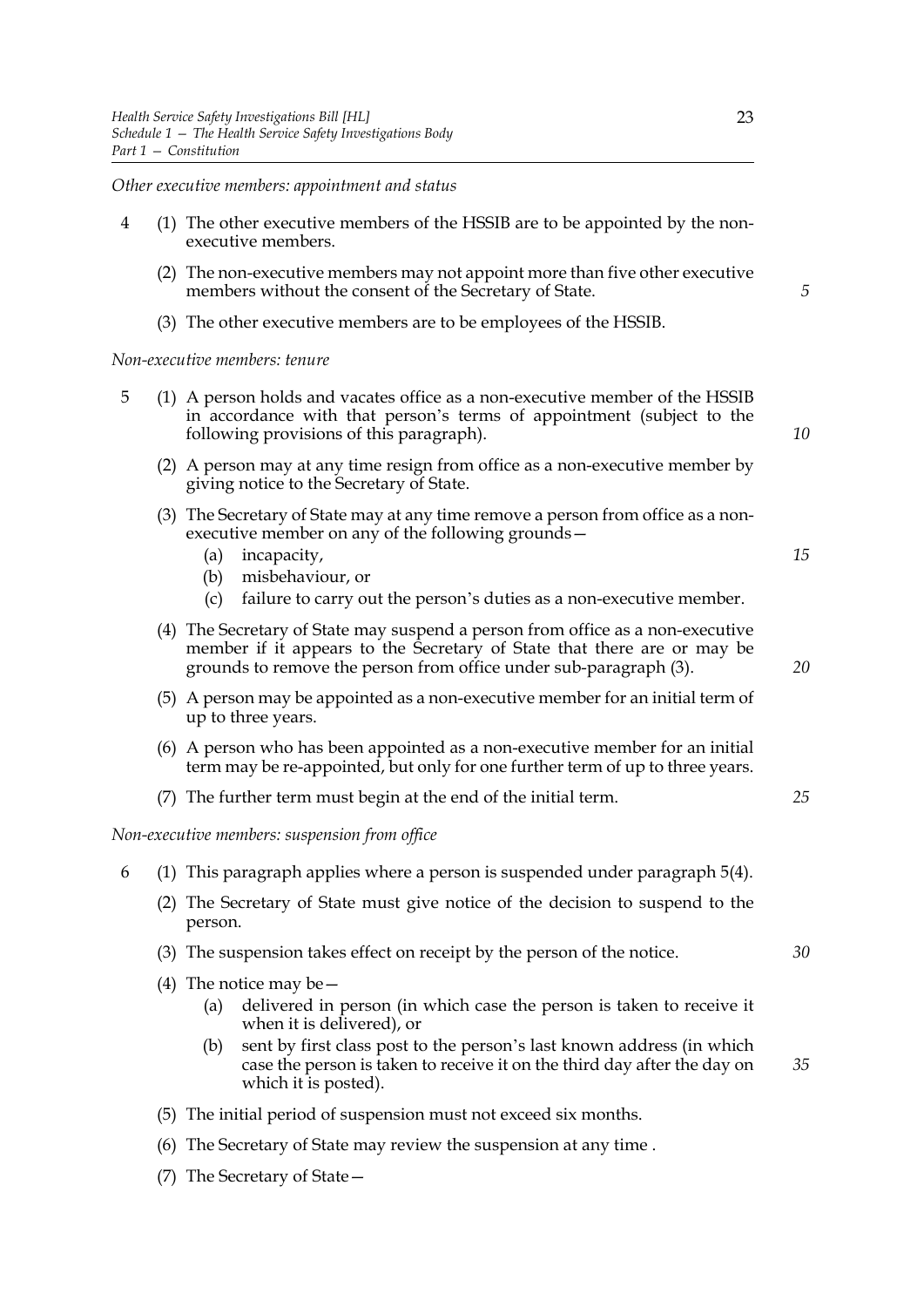*5*

- (a) must review the suspension if requested in writing by the person to do so, but
- (b) is not required to review the suspension before the end of the period of three months beginning with the start of the initial period of suspension.
- (8) Following a review during a period of suspension, the Secretary of State may—
	- (a) confirm the suspension,
	- (b) revoke the suspension, or
	- (c) suspend the person for another period of not more than six months beginning with the expiry of the current period. *10*
- (9) The Secretary of State must revoke the suspension if the Secretary of State—
	- (a) decides that there are no grounds to remove the person from office under paragraph [5](#page-28-2)[\(3\)](#page-28-1), or
	- (b) decides that there are grounds to do so but does not remove the person from office under that provision. *15*
- <span id="page-29-1"></span>7 (1) Where a person is suspended from office as the chair under paragraph [5](#page-28-2)[\(4\)](#page-28-3), the Secretary of State may appoint a non-executive member as interim chair to exercise the chair's functions.
	- (2) Appointment as interim chair is for a term not exceeding the shorter of  $-$ *20*
		- (a) the period ending with either  $-$ 
			- (i) the appointment of a new chair, or
			- (ii) the revocation or expiry of the existing chair's suspension, and
		- (b) the remainder of the interim chair's term as a non-executive member. *25*
	- (3) Sub-paragraph  $(4)$  applies if  $-$ 
		- (a) a person's initial term as interim chair is to cease as a result of the expiry of the person's initial term as a non-executive member, and
		- (b) that person is to be re-appointed as a non-executive member.
	- (4) The person may be re-appointed as interim chair for a further term determined in accordance with sub-paragraph [\(2\)](#page-29-1). *30*
	- (5) That further term must begin at the end of the person's initial term as interim chair.

<span id="page-29-0"></span>*Non-executive members: payment*

- 8 (1) The HSSIB must pay to the non-executive members such remuneration as the Secretary of State may determine. *35*
	- (2) The HSSIB must pay or make provision for the payment of such pensions, allowances or gratuities as the Secretary of State may determine to or in respect of any person who is or has been a non-executive member.
	- (3) If a person ceases to be a non-executive member and the Secretary of State decides that there are exceptional circumstances which mean that the person should be compensated, the HSSIB must pay compensation to the person of such amount as the Secretary of State may determine. *40*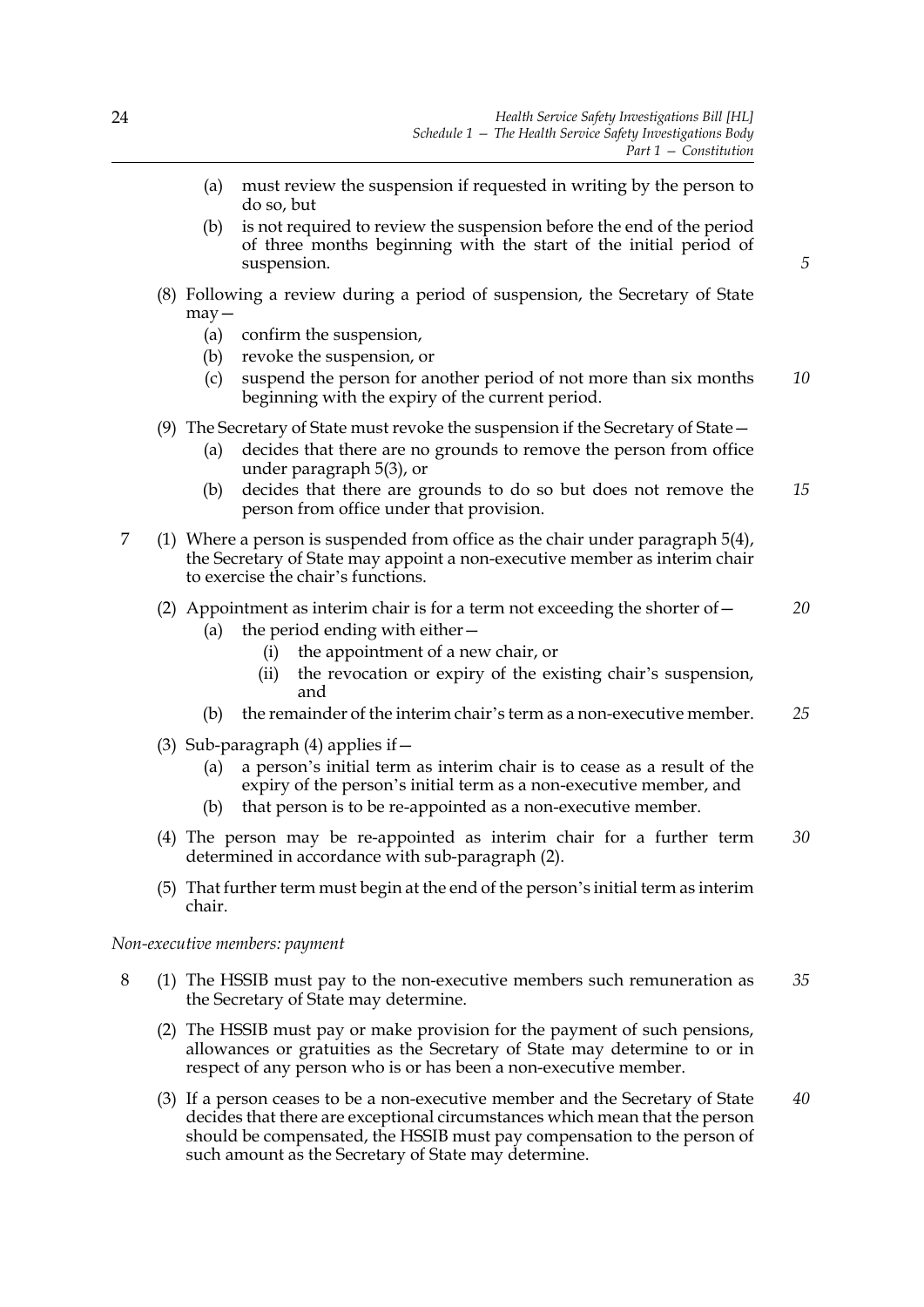## *Staff*

- <span id="page-30-1"></span><span id="page-30-0"></span>9 (1) The HSSIB may appoint such persons to be employees of the HSSIB as it considers appropriate.
	- (2) Employees of the HSSIB are to be paid such remuneration as the HSSIB may determine.
	- (3) Employees of the HSSIB are to be appointed on such other terms and conditions as the HSSIB may determine.
	- (4) The HSSIB may pay or make provision for the payment of such pensions, allowances or gratuities as it may determine to or in respect of any person who is or has been an employee of the HSSIB.
	- (5) Before making a determination as to remuneration, pensions, allowances or gratuities for the purposes of sub-paragraph [\(2\)](#page-30-0) or [\(4\)](#page-30-1), the HSSIB must obtain the approval of the Secretary of State to its policy on that matter.

## *Procedure*

- 10 (1) The HSSIB may regulate its own procedure.
	- (2) The validity of any act of the HSSIB is not affected by any vacancy among the members or by any defect in the appointment of any member.

## *Committees*

- <span id="page-30-2"></span>11 (1) The HSSIB may appoint such committees and sub-committees as it considers appropriate.
	- (2) A committee or sub-committee may consist of or include persons who are not members or employees of the HSSIB.
	- (3) The HSSIB may pay such remuneration and allowances as it may determine to any person who—
		- (a) is a member of a committee or a sub-committee, but
		- (b) is not an employee of the HSSIB,
		- whether or not that person is a non-executive member of the HSSIB.
	- (4) Before making a determination as to remuneration or allowances for the purposes of sub-paragraph [\(3\)](#page-30-2), the HSSIB must consult the Secretary of State.

## *Exercise of functions*

- 12 The HSSIB may arrange for the exercise of any of its functions on its behalf  $bv -$ 
	- (a) any non-executive member,
	- (b) any employee (including any executive member), or
	- (c) a committee or sub-committee.

## *Assistance in exercise of functions*

- 13 (1) The HSSIB may arrange for persons to assist it in the exercise of its functions in relation to—
	- (a) a particular case, or

*15*

*5*

*10*

*25*

*30*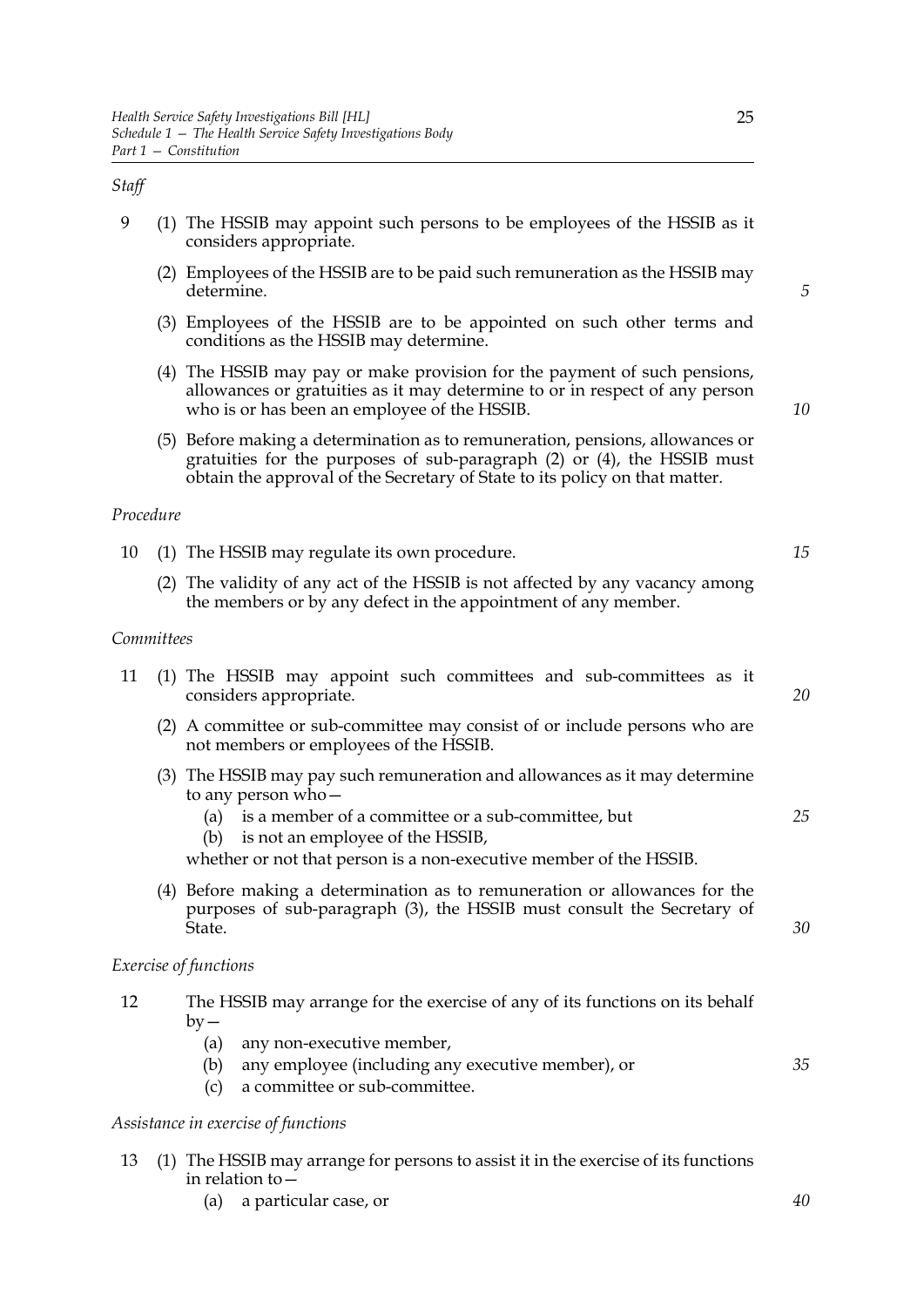- (b) cases of a particular description.
- (2) Such arrangements may include provision with respect to the payment of remuneration and allowances to, or amounts in respect of, such persons.

## *Funding*

- <span id="page-31-0"></span>14 (1) The Secretary of State may make payments to the HSSIB out of money provided by Parliament of such amounts as the Secretary of State considers appropriate. *5*
	- (2) Payments made under sub-paragraph [\(1\)](#page-31-0) may be made at such times and on such conditions (if any) as the Secretary of State considers appropriate.

## *Borrowing*

15 The HSSIB may, with the consent of the Secretary of State, borrow money temporarily by way of overdraft.

#### *Use of income from charges*

16 Where the HSSIB receives income from imposing charges under section [28](#page-20-0)[\(9\)](#page-21-5) or [29](#page-21-0)[\(4\)](#page-21-6), it must ensure that the income is used for exercising its functions. *15*

## *Losses and liabilities etc*

- <span id="page-31-1"></span>17 (1) Section 265 of the Public Health Act 1875 (which relates to the protection of members and officers of certain authorities from personal liability) has effect as if the HSSIB were an authority of the kind referred to in that section.
	- (2) In its application to the HSSIB as a result of sub-paragraph [\(1\),](#page-31-1) section 265 of that Act has effect as if the references in that section to that Act were references to this Act.

#### *Accounts*

- 18 (1) The HSSIB must keep proper accounts and proper records in relation to the accounts. *25*
	- (2) The Secretary of State may give directions to the HSSIB as to—
		- (a) the content and form of its accounts, and
		- (b) the methods and principles to be applied in the preparation of its accounts.
- 19 (1) The HSSIB must prepare annual accounts in respect of each financial year.
	- (2) The HSSIB must send copies of the annual accounts to the Secretary of State and the Comptroller and Auditor General within such period after the end of the financial year to which the accounts relate as the Secretary of State may direct.
	- (3) The Comptroller and Auditor General must—
		- (a) examine, certify and report on the annual accounts, and
		- (b) lay copies of them and the report before Parliament.

*20*

*10*

*30*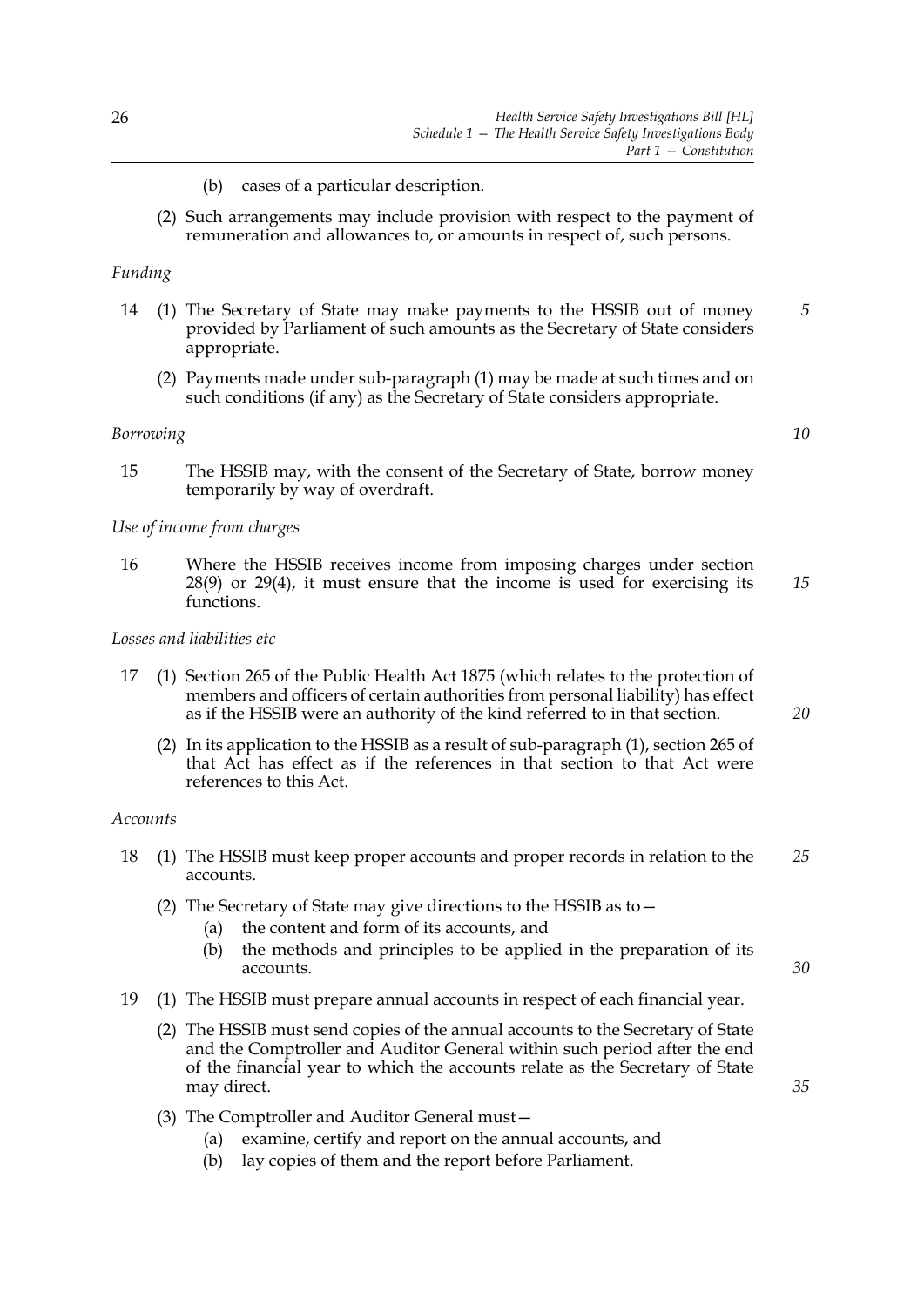(4) In this paragraph and paragraph [20](#page-32-0), "financial year" means a period of 12 months ending with 31 March.

## *Reports and other information*

- <span id="page-32-0"></span>20 (1) As soon as practicable after the end of each financial year, the HSSIB must prepare an annual report on how it has exercised its functions during the financial year to which the report relates.
	- (2) The report must, among other things, set out the measures that the HSSIB has taken to ensure that its functions are exercised effectively, efficiently and economically.
	- (3) The HSSIB must send a copy of the report to the Secretary of State.

*10*

*15*

*25*

*5*

- (4) The Secretary of State must lay a copy of the report before Parliament.
- (5) The HSSIB must publish the report once it has been laid before Parliament.
- (6) Subject to sub-paragraph [\(7\),](#page-32-1) the Secretary of State may require the HSSIB to provide to the Secretary of State such other reports and information relating to the exercise of its functions as the Secretary of State may request.
- <span id="page-32-1"></span>(7) The Secretary of State may not require the HSSIB to provide any reports or information that relate to an investigation that the HSSIB is carrying out or has carried out.

## *Seal and signature*

- 21 (1) The application of the HSSIB's seal must be authenticated by the signature of any member of the HSSIB or any other person who has been authorised (generally or specially) for that purpose. *20*
	- (2) A document purporting to be duly executed under the HSSIB's seal or to be signed on its behalf must be received in evidence and, unless the contrary is proved, taken to be so executed or signed.

#### PART 2

#### TRANSFER SCHEMES

## *Transfer schemes*

- 22 (1) The Secretary of State may make one or more property transfer schemes or staff transfer schemes in connection with the establishment of the HSSIB by this Act. *30*
	- (2) A "property transfer scheme" is a scheme for the transfer to the HSSIB of any property, rights or liabilities of the National Health Service Trust Development Authority relating to the discharge of the Authority's functions pursuant to the Directions. But this does not include any rights or liabilities under or in connection with a contract of employment.
	- (3) A "staff transfer scheme" is a scheme for the transfer to the HSSIB of any rights or liabilities—
		- (a) under or in connection with a contract of employment entered into by the National Health Service Trust Development Authority, and *40*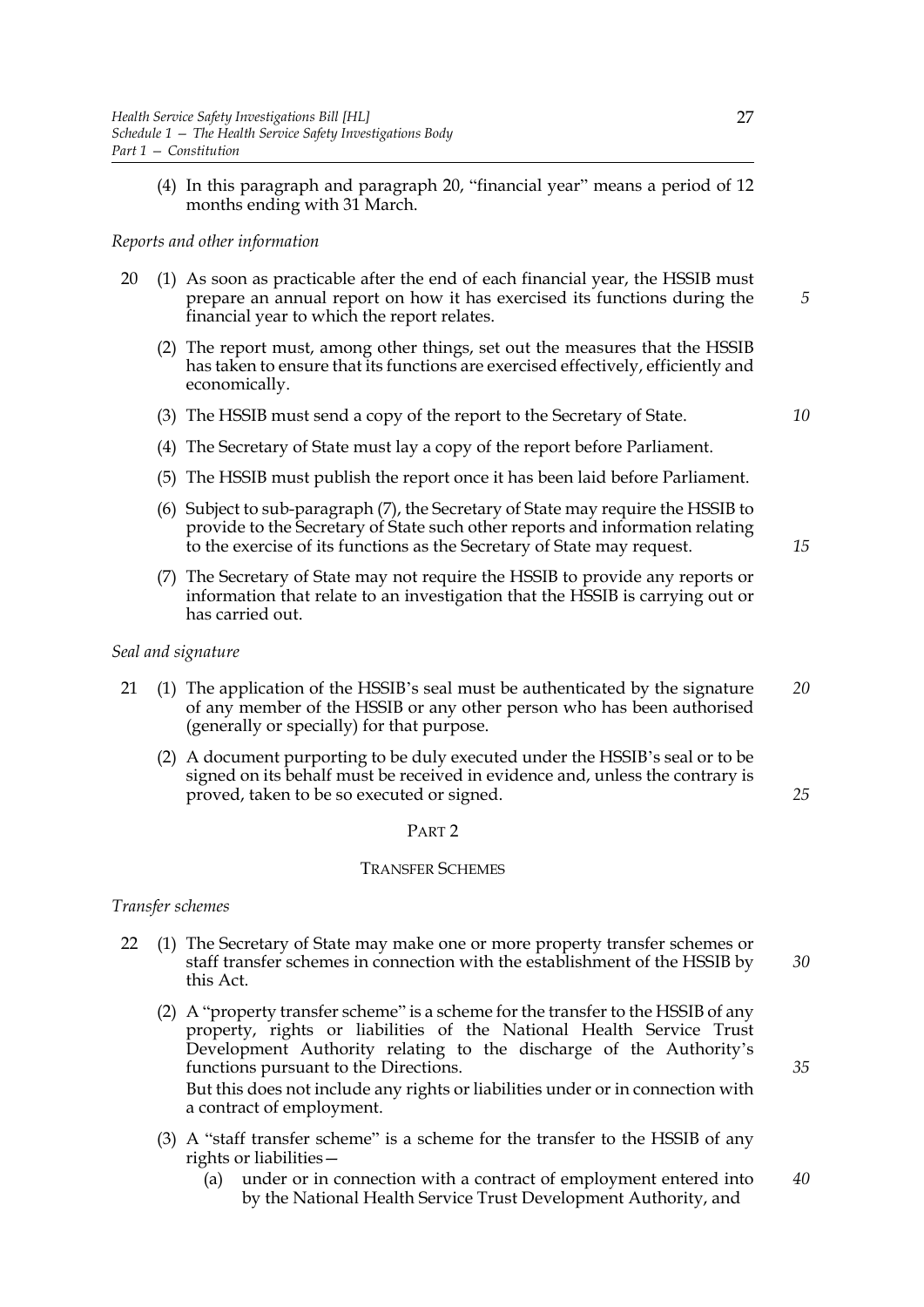(b) which relate to the discharge of the Authority's functions pursuant to the Directions.

## *Supplementary*

- 23 (1) The things that may be transferred under a property transfer scheme or a staff transfer scheme include—
	- (a) property, rights and liabilities that could not otherwise be transferred;
	- (b) property acquired, and rights and liabilities arising, after the making of the scheme;
	- (c) criminal liabilities.

(2) A property transfer scheme or a staff transfer scheme may make supplementary, incidental, transitional or consequential provision and may, for example—

- (a) create rights, or impose liabilities, in relation to property or rights transferred;
- (b) make provision about the continuing effect of things done by, or on behalf of, the National Health Service Trust Development Authority or the Healthcare Safety Investigation Branch in respect of anything transferred;
- (c) make provision about the continuation of things (including legal proceedings) in the process of being done by, or on behalf of, or in relation to, the National Health Service Trust Development Authority or the Healthcare Safety Investigation Branch in respect of anything transferred; *20*
- (d) make provision for references to the National Health Service Trust Development Authority or the Healthcare Safety Investigation Branch in an instrument or other document in respect of anything transferred to be treated as references to the HSSIB. *25*
- (3) A property transfer scheme may make provision for the shared ownership or use of property.
- (4) A staff transfer scheme may make provision which is the same as or similar to the TUPE regulations.
- (5) A property transfer scheme or a staff transfer scheme may provide for the scheme to be modified by agreement.

## *Interpretation*

- 24 (1) For the purposes of this Part of this Schedule—
	- (a) an individual who holds employment in the civil service of the State is to be treated as employed by virtue of a contract of employment, and
	- (b) the terms of the individual's employment in the civil service are to be regarded as constituting the terms of the contract of employment.
	- (2) In this Part of this Schedule—
		- (a) "Directions" means the National Health Service Trust Development Authority (Healthcare Safety Investigation Branch) Directions 2016 made under section 7 of the 2006 Act;

*10*

*5*

*15*

*35*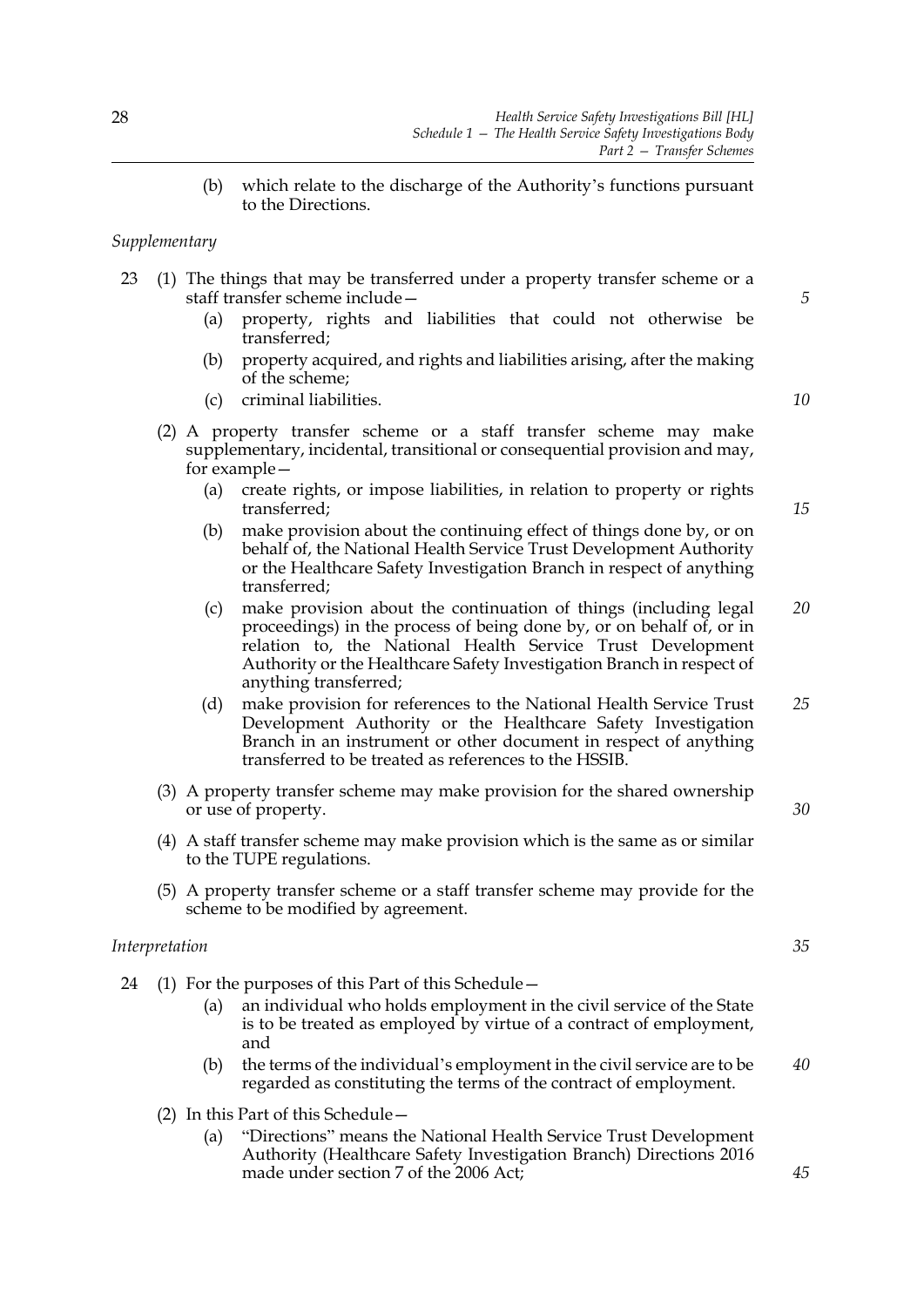- (b) "Healthcare Safety Investigation Branch" means the division of the National Health Service Trust Development Authority established pursuant to paragraph 2(1) of the Directions;
- (c) "National Health Service Trust Development Authority" means the Special Health Authority established under the National Health Service Trust Development Authority (Establishment and Constitution) Order 2012 (S.I. 2012/901);
- (d) "TUPE regulations" means the Transfer of Undertakings (Protection of Employment) Regulations 2006 (S.I. 2006/246);
- (e) references to the transfer of property include references to the grant of a lease. *10*

## <span id="page-34-0"></span>SCHEDULE 2 Section [36](#page-25-0)

#### CONSEQUENTIAL AMENDMENTS

## *Public Records Act 1958 (c. 51)*

- 1 In Schedule 1 to the Public Records Act 1958 (definition of public records) in Part 2 of the table in paragraph 3, at the appropriate place insert— "Health Service Safety Investigations Body (except for any *15*
	- record that is prohibited from being disclosed by section [13](#page-13-0) of the Health Service Safety Investigations Act 2019)."

*Public Bodies (Admission to Meetings) Act 1960 (c. 67)*

- 2 In the Schedule to the Public Bodies (Admission to Meetings) Act 1960 (public authorities to which that Act applies) in paragraph 1, after paragraph  $\ddot{\text{o}}$ ) insert —
	- "(p) the Health Service Safety Investigations Body."

*Parliamentary Commissioner Act 1967 (c. 13)*

3 In Schedule 2 to the Parliamentary Commissioner Act 1967 (departments etc subject to investigation) at the appropriate place insert— "The Health Service Safety Investigations Body."

*House of Commons Disqualification Act 1975 (c. 24)*

4 In Part 3 of Schedule 1 to the House of Commons Disqualification Act 1975 (other disqualifying offices) at the appropriate place insert — "Chief Investigator, chair or other member of the Health Service Safety Investigations Body." *30*

*Copyright, Designs and Patents Act 1988 (c. 48)*

5 In section 48(6) of the Copyright, Designs and Patents Act 1988 (material communicated to the Crown in the course of public business) after "the Care Quality Commission," insert "the Health Service Safety Investigations Body,". *35*

*5*

*20*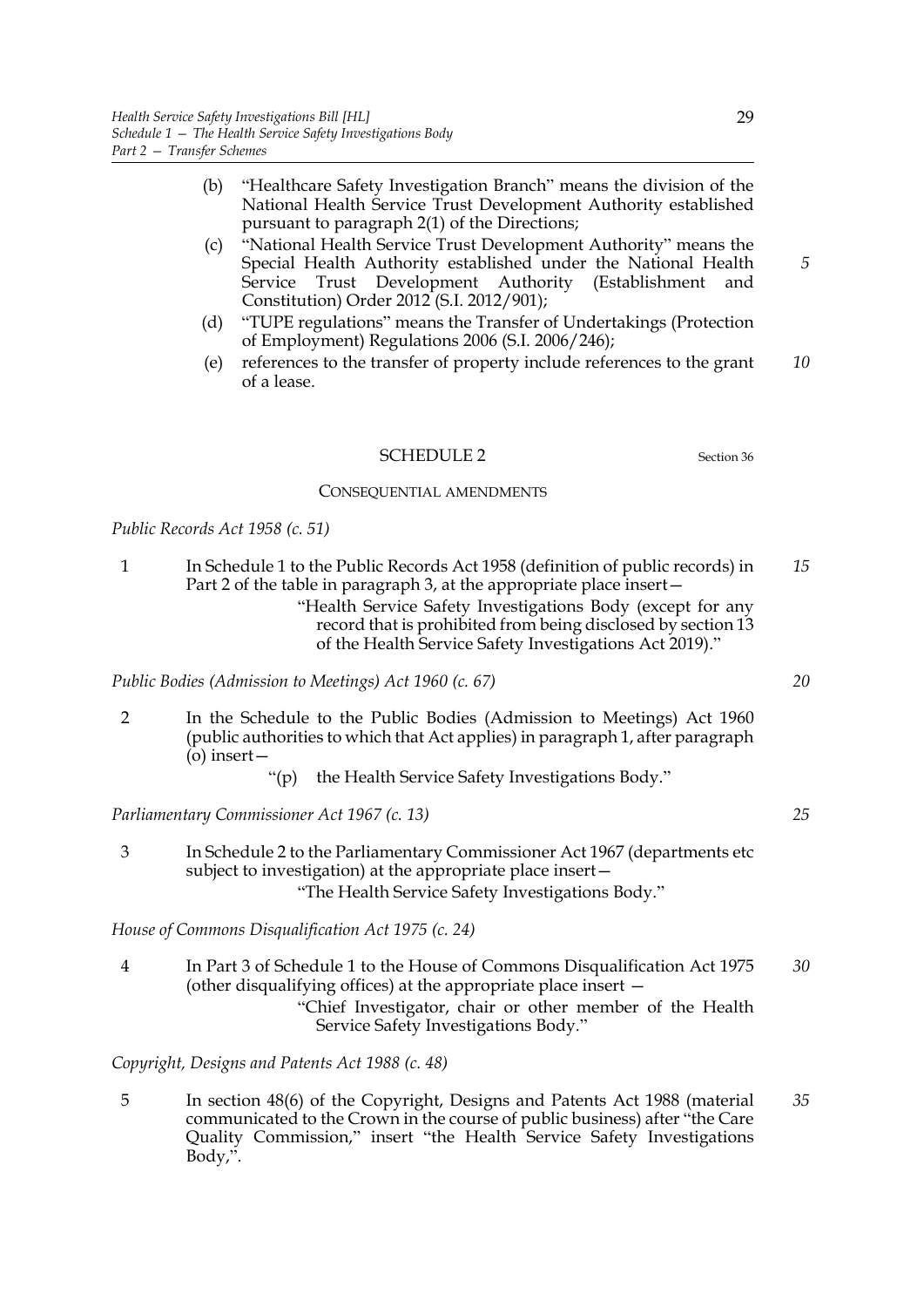*Employment Rights Act 1996 (c. 18)*

| 6  | (1) The Employment Rights Act 1996 is amended as follows.                                                                                                                                             |    |
|----|-------------------------------------------------------------------------------------------------------------------------------------------------------------------------------------------------------|----|
|    | (2) In section 49B(7) (regulations prohibiting discrimination because of<br>protected disclosure) after paragraph (g) insert-<br>"(ga) the Health Service Safety Investigations Body;".               | 5  |
|    | (3) In section 50(8) (right to time off for public duties) after paragraph (ad)<br>insert-                                                                                                            |    |
|    | "(ae) the Health Service Safety Investigations Body,".                                                                                                                                                |    |
|    | (4) In section 218(10) (change of employer) after paragraph (cd) insert $-$<br>"(ce) the Health Service Safety Investigations Body."                                                                  | 10 |
|    | Freedom of Information Act 2000 (c. 36)                                                                                                                                                               |    |
| 7  | In Part 6 of Schedule 1 to the Freedom of Information Act 2000 (public<br>authorities to which that Act applies) at the appropriate place insert-<br>"The Health Service Safety Investigations Body." |    |
|    | National Health Service Act 2006 (c. 41)                                                                                                                                                              | 15 |
| 8  | (1) The National Health Service Act 2006 is amended as follows.                                                                                                                                       |    |
|    | (2) In section $9(4)$ (NHS contracts) after paragraph (kc) insert $-$<br>"(kd) the Health Service Safety Investigations Body,".                                                                       |    |
|    | (3) In section 71(2) (schemes for meeting losses and liabilities etc of certain<br>health service bodies: bodies eligible to participate) after paragraph (fa)<br>insert-                             | 20 |
|    | "(fb) the Health Service Safety Investigations Body,".                                                                                                                                                |    |
|    | (4) In section 247C(2) (Secretary of State's duty to keep health service functions<br>under review) after paragraph (ea) insert-<br>the Health Service Safety Investigations Body;".<br>"(eb)         | 25 |
|    | (5) In section 253(1A) (emergency powers) after paragraph (c) insert -<br>the Health Service Safety Investigations Body;".<br>" $(ca)$                                                                |    |
|    | Health Act 2009 (c. 21)                                                                                                                                                                               |    |
| 9  | In section 2(2) of the Health Act 2009 (duty to have regard to NHS<br>Constitution) after paragraph (h) insert-<br>the Health Service Safety Investigations Body."<br>"(i)                            | 30 |
|    | Equality Act 2010 (c. 15)                                                                                                                                                                             |    |
| 10 | In Part 1 of Schedule 19 to the Equality Act 2010 (public authorities to which<br>the public sector equality duty applies) under the heading "Health, social                                          |    |

Care Information Centre insert— "The Health Service Safety Investigations Body." *35*

care and social security", after the entry relating to the Health and Social